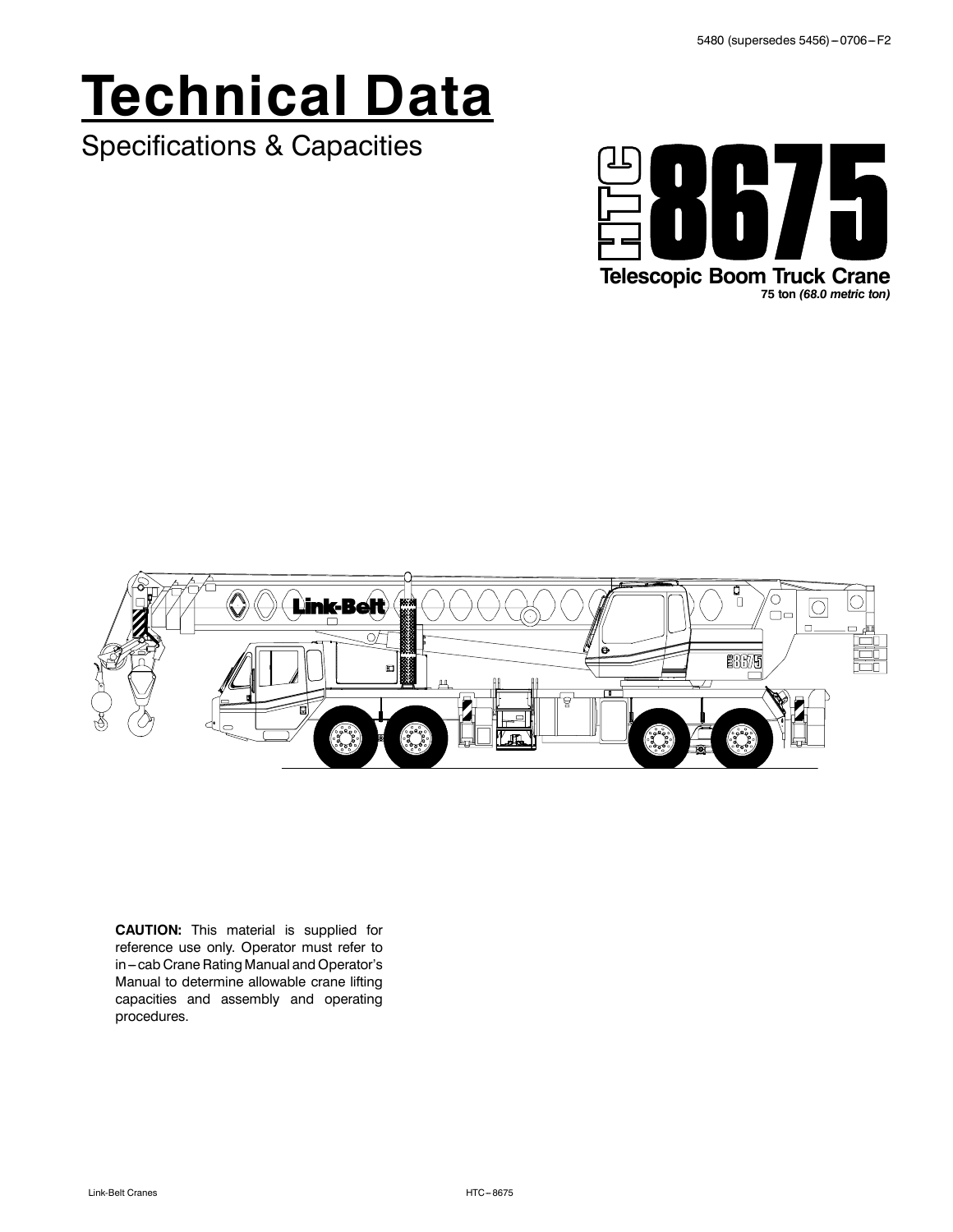5480 (supersedes 5456) - 0706 - F2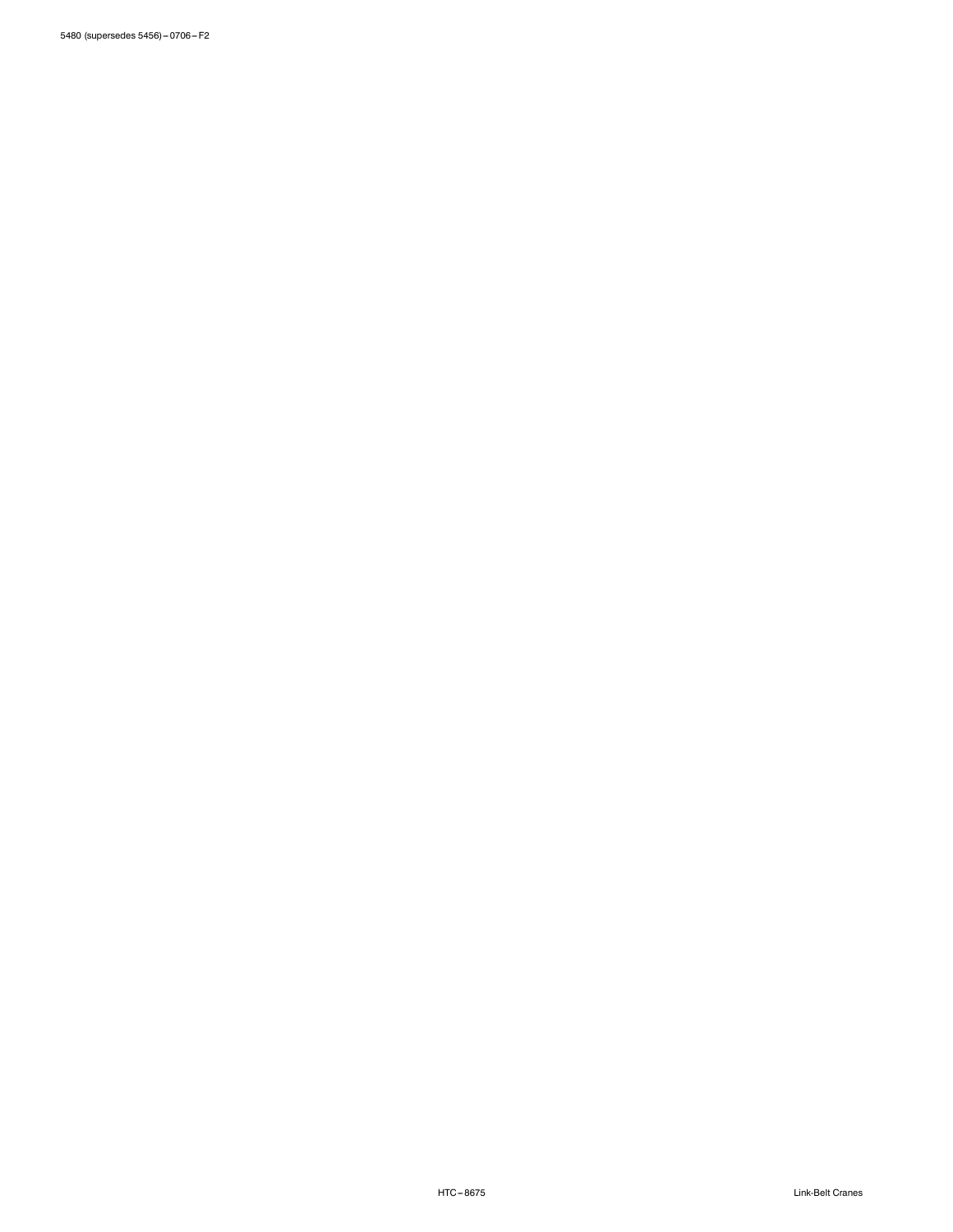# **Table Of Contents**

|                                                                                     | 1              |
|-------------------------------------------------------------------------------------|----------------|
|                                                                                     | 1              |
|                                                                                     | 1              |
|                                                                                     | 1              |
|                                                                                     | 1              |
|                                                                                     | 1              |
|                                                                                     | 1              |
|                                                                                     | 1              |
|                                                                                     | $\overline{c}$ |
|                                                                                     | $\overline{c}$ |
|                                                                                     | $\overline{2}$ |
|                                                                                     | $\overline{2}$ |
|                                                                                     | 3              |
|                                                                                     | 3              |
|                                                                                     | 3              |
|                                                                                     | 4              |
|                                                                                     | 4              |
|                                                                                     | 4              |
|                                                                                     | 4              |
|                                                                                     | 4              |
|                                                                                     | 4              |
|                                                                                     | 4              |
|                                                                                     | 4              |
|                                                                                     | 4              |
|                                                                                     | 4              |
|                                                                                     | 5              |
|                                                                                     | 5              |
|                                                                                     | 5              |
|                                                                                     | 5              |
|                                                                                     | 5              |
|                                                                                     | 6              |
|                                                                                     | 7              |
|                                                                                     | 8              |
|                                                                                     | 9              |
|                                                                                     | 10             |
|                                                                                     | 11             |
|                                                                                     | 12             |
| 12,000 lb Counterweight - Fully Extended Outriggers - 360° Rotation                 | 12             |
| 12,000 lb Counterweight - On Tires - Stationary - Boom Centered Over Rear           | 13             |
| 12,000 lb Counterweight - On Tires - Pick & Carry (1 mph) - Boom Centered Over Rear | 13             |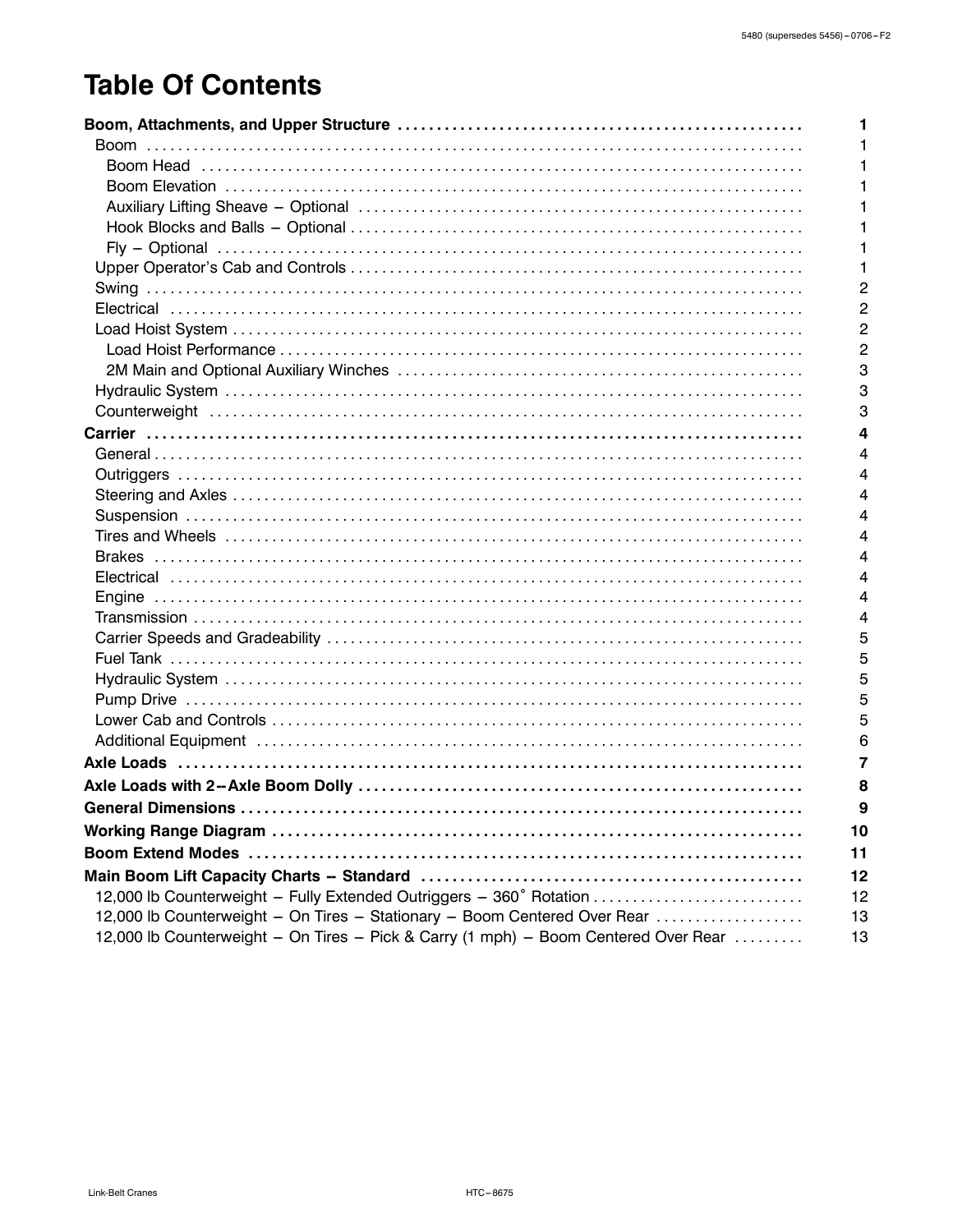|                                                                                     | 14 |
|-------------------------------------------------------------------------------------|----|
| 16,000 lb Counterweight - Fully Extended Outriggers - 360° Rotation                 | 14 |
| 16,000 lb Counterweight - On Tires - Stationary - Boom Centered Over Rear           | 15 |
| 16,000 lb Counterweight - On Tires - Pick & Carry (1 mph) - Boom Centered Over Rear | 15 |
|                                                                                     | 16 |
| 12,000 lb Counterweight - Fully Extended Outriggers - 360° Rotation                 | 16 |
|                                                                                     | 16 |
|                                                                                     | 16 |
|                                                                                     | 16 |
| 16,000 lb Counterweight - Fully Extended Outriggers - 360° Rotation                 | 17 |
|                                                                                     | 17 |
|                                                                                     | 17 |
|                                                                                     | 17 |
|                                                                                     | 18 |
| 5 445kg Counterweight - Fully Extended Outriggers - 360° Rotation                   | 18 |
| 5 445kg Counterweight - On Tires - Stationary - Boom Centered Over Rear             | 19 |
| 5 445kg Counterweight - On Tires - Pick & Carry (1.6km/h) - Boom Centered Over Rear | 19 |
|                                                                                     | 20 |
| 7 260kg Counterweight - Fully Extended Outriggers - 360° Rotation                   | 20 |
| 7 260kg Counterweight - On Tires - Stationary - Boom Centered Over Rear             | 21 |
| 7 260kg Counterweight - On Tires - Pick & Carry (1.6km/h) - Boom Centered Over Rear | 21 |
|                                                                                     | 22 |
| 5 445kg Counterweight - Fully Extended Outriggers - 360° Rotation                   | 22 |
|                                                                                     | 22 |
|                                                                                     | 22 |
|                                                                                     | 22 |
| 7 260kg Counterweight - Fully Extended Outriggers - 360° Rotation                   | 23 |
|                                                                                     | 23 |
|                                                                                     | 23 |
|                                                                                     | 23 |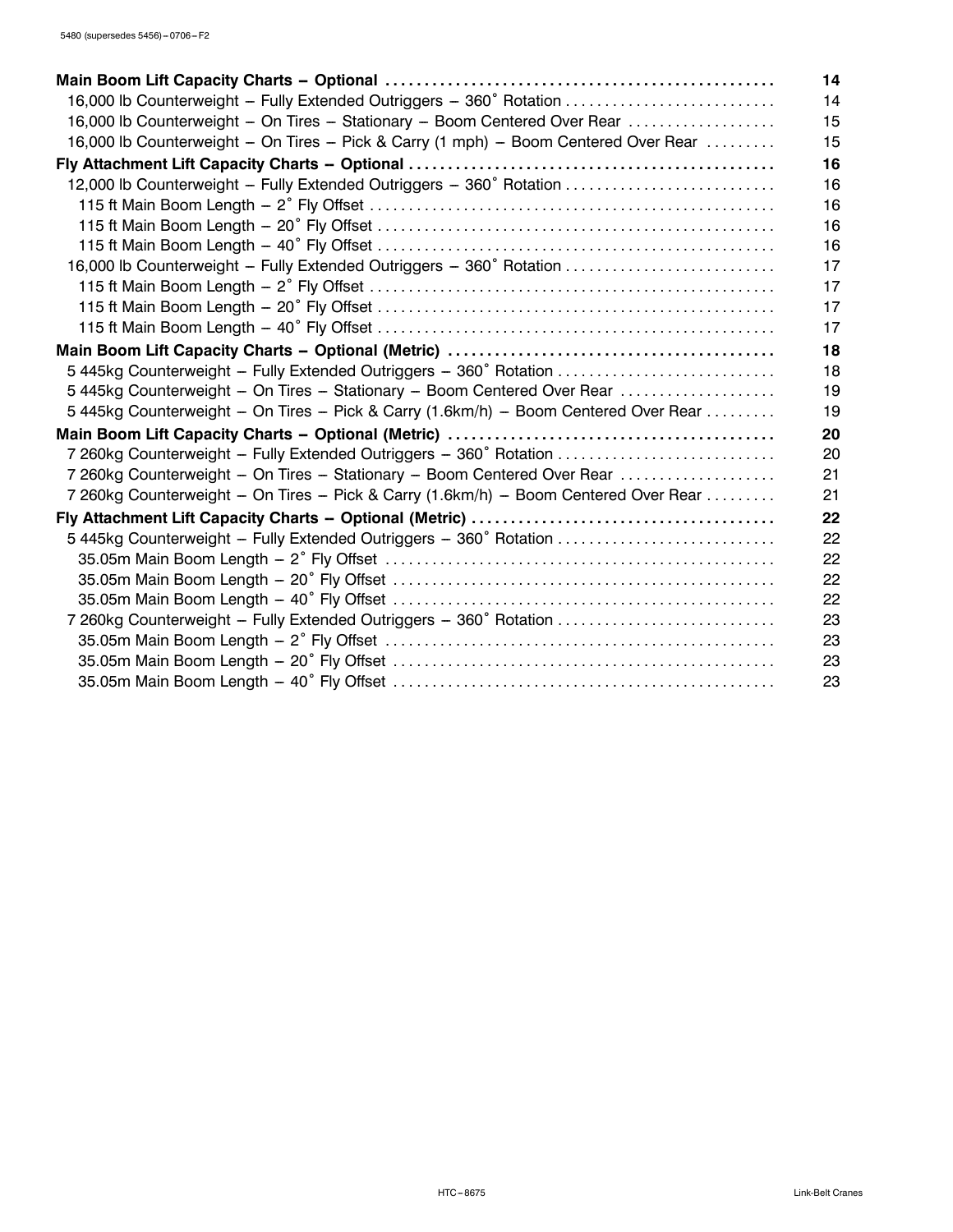# **Boom, Attachments, and Upper Structure**

### J **Boom**

**Design** -- Four section, box type construction of high tensile steel consisting of one base section and three telescoping sections. The vertical side plates have diamond shaped steel impressions for superior strength to weight ration. The first telescoping section extends independently by means of one double-acting, single stage hydraulic cylinder with integrated holding valves. The second and third telescoping sections extend proportionally by means of one double-acting, single stage cylinder with integrated holding valves and cables.

#### **Boom**

- $\cdot$  38 --115 ft (11.6 35.1m) four section full power boom
- Two mode boom extension: A-max mode provides superior capacities by extending the first telescoping section to 63.6 ft (*19.4m*). Standard mode synchronizes all the telescoping sections proportionally to 115 ft (*35.1m*). Controlled from the operator's cab.
- Mechanical boom angle indicator
- Maximum tip height for A-max mode is 72 ft (21.9m) and standard mode is 122 ft (*37.2m*).
- Provisions for boom dolly connection

#### **Boom Head**

- Five 16.5 in (41.9cm) root diameter nylon sheaves to handle up to ten parts of line
- Easily removable wire rope quards
- Rope dead end lugs on each side of the boom head
- Boom head is designed for quick-reeve of the hook block

#### **Boom Elevation**

- One double acting hydraulic cylinder with integral holding valve
- $\bullet$  Boom elevation:  $-3°$  to 78 $^\circ$

#### **Auxiliary Lifting Sheave - Optional**

- Single 16.5 in (41.9m) root diameter nylon sheave
- Easily removable wire rope guards
- Does not affect erection of the fly or use of the main head sheaves

#### **Hook Blocks and Balls - Optional**

- 40 ton (36.3mt) 4 sheave quick-reeve hook block with safety latch
- 60 ton (54.4mt) 4 sheave quick-reeve hook block with safety latch
- 75 ton (68.0mt) 5 sheave quick-reeve hook block with safety latch
- 8.5 ton (7.7mt) swivel and non-swivel hook balls with safety latch

#### **Fly - Optional**

• 36 ft 6 in (11.1m) one piece lattice fly, stowable, offsettable to 2˚, 20˚, and 40˚. Maximum tip height is 157 ft (*47.9m*).

 $\cdot$  36 ft 6 in -61 ft (11.1 - 18.6m) two piece bi -fold lattice fly, stowable, offsettable to 2˚, 20˚, and 40˚. Maximum tip height is 182 ft (*55.5m*).

# ■ Upper Operator's Cab and Controls

**Environmental Cab** - Fully enclosed, one person cab of galvaneal steel structure with acoustical insulation. Equipped with:

- Tinted and tempered glass windows
- Extra-large fixed front window with windshield wiper and washer
- Swing up roof window with windshield wiper
- Sliding left side door with large fixed window
- Sliding rear and right side windows for ventilation
- Six way adjustable, cushioned seat with seat belt and storage compartment
- Engine dependent warm-water heater with air ducts for front windshield defroster and cab floor
- Defroster fan for the front window
- Bubble level
- $\bullet$  Circulating fan
- Adjustable sun visor
- Dome light
- Cup holder
- Fire extinguisher
- Left side viewing mirror
- Pull-out cabwalk
- Two position travel swing lock

Air Conditioning - Optional -- Integral with cab heating system utilizing the same ventilation outlets

Armrest Controls - Two dual axis hydraulic joystick controllers or optional single axis hydraulic controllers for:

- Swina
- Boom hoist
- Main rear winch
- $\bullet$  Auxiliary front winch  $-$  optional
- Drum rotation indication
- Drum rotation indicator activation switch
- Winch high/low speed and disable switch(es)
- Counterweight handling switch
- Telescopic override switches
- Warning horn button
- Swing park brake

**Outrigger Controls** - Hand held control box with umbilical cord gives the operator the freedom to view operation while setting the outriggers.

#### **Foot Controls**

- Boom telescope
- Swing brake
- Engine throttle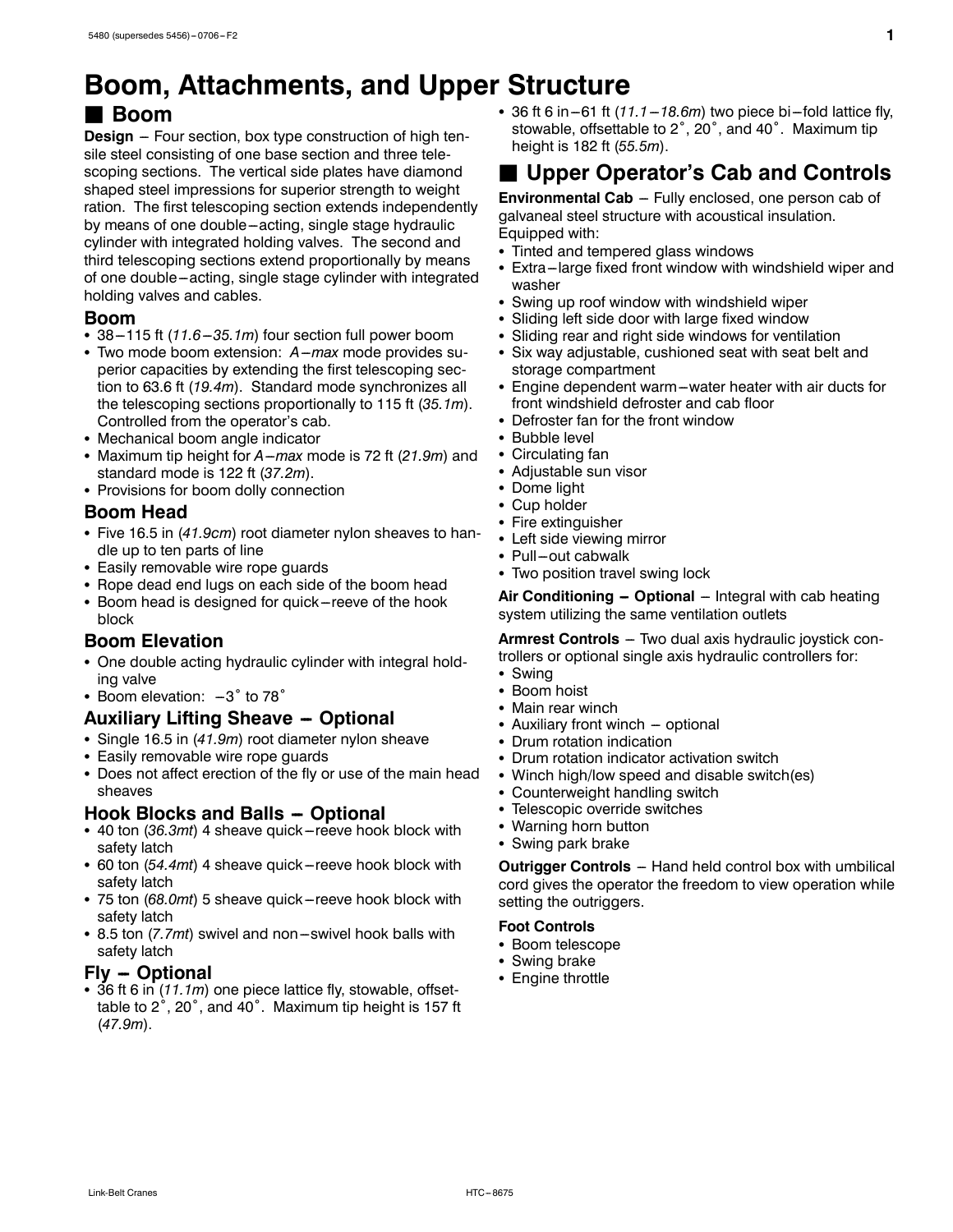#### **Right Front Console - Controls and indicators for:**

- Engine ignition Console dimmer switch
- Engine throttle lock Bubble level
- 
- and washer Boom floodlight --- optional
- Function disable 12 volt power connection
- Front windshield wiper Air conditioning  $-$  optional
	-
- 
- $\bullet$  Warning horn
- 
- Cab floodlights Rotating beacon/Strobe<br>• Warning horn by some light optional
- Heating controls

**Cab Instrumentation** -- Ergonomically positioned, analog instrumentation for crane operation including:

- Check and stop engine indicators
- Engine coolant temperature with warning indicator
- Hydraulic oil temperature with warning indicator
- Fuel level with warning indicator
- Tachometer

**Rated Capacity Limiter** -- Microguard graphic audio -visual warning system integrated into the dash with anti $$ two block and function limiter. Operating data available includes:

- Crane configuration
- Boom length and angle
- Boom head height
- Allowed load and % of allowed load
- Boom angle
- Radius of load
- Actual load
- Presettable defined alarms (include):
	- Maximum and minimum boom angles
	- Maximum tip height
	- Maximum boom length
	- Swing left/right positions
	- Operator defined area (imaginary plane)

**Internal RCL Light Bar - Optional** -- Visually informs the operator when crane is approaching maximum load capacity with a series of green, yellow, and red lights.

**External RCL Light Bar - Optional** - Visually informs the ground crew when crane is approaching maximum load capacity with a series of green, yellow, and red lights.

#### **■ Swing**

**Motor/Planetary** -- Bi--directional hydraulic swing motor mounted to a planetary reducer for 360˚ continuous smooth swing at 1.7 rpm.

**Swing Park Brake** - 360°, electric over hydraulic, (spring applied/hydraulic released) multi-disc brake mounted on the speed reducer. Operated by a toggle switch from the operator's cab.

**Swing Brake** - 360°, foot operated, hydraulic applied disc brake mounted to the speed reducer.

**Swing Lock** -- Two -- position swing lock (boom over front or rear) operated from the operator's cab.

**360° Positive Swing Lock - Optional** -- Meets New York City requirement.

### **Electrical**

**Swing Alarm** - Audio warning device signals when the upper is swinging.

#### **Lights**

- Two working lights on front of the cab
- One rotating amber beacon on top of the cab  $-$  optional
- One amber strobe beacon on top of the cab  $-$  optional
- $\bullet$  Boom floodlight  $-$  optional

#### J **Load Hoist System Load Hoist Performance**

| Main (Rear) and Auxiliary (Front) Winches - 3/4 in (19mm) Rope |                          |         |                          |       |                        |       |       |      |       |       |
|----------------------------------------------------------------|--------------------------|---------|--------------------------|-------|------------------------|-------|-------|------|-------|-------|
|                                                                | <b>Maximum Line Pull</b> |         | <b>Normal Line Speed</b> |       | <b>High Line Speed</b> |       | Laver |      | Total |       |
| Layer                                                          | lb                       | kg      | ft/min                   | m/min | ft/min                 | m/min | ft    | m    | ft    | m     |
|                                                                | 16.506                   | 7 487.0 | 176                      | 53.6  | 352                    | 107.3 | 114   | 34.7 | 114   | 34.7  |
| 2                                                              | 15.175                   | 6883.4  | 192 <sub>2</sub>         | 58.5  | 383                    | 116.7 | 124   | 37.8 | 238   | 72.5  |
| 3                                                              | 14.043                   | 6369.9  | 207                      | 63.1  | 414                    | 126.2 | 134   | 40.8 | 372   | 113.4 |
| $\overline{4}$                                                 | 13,068                   | 5927.6  | 223                      | 68.0  | 445                    | 135.6 | 144   | 43.9 | 516   | 157.3 |
| 5                                                              | 12.220                   | 5 543.0 | 238                      | 72.5  | 476                    | 145.1 | 154   | 46.9 | 670   | 204.2 |

| <b>Wire Rope Application</b> |          |     | <b>Diameter</b> | <b>Type</b>                                            | Maximum<br><b>Permissible Load</b> |        |  |
|------------------------------|----------|-----|-----------------|--------------------------------------------------------|------------------------------------|--------|--|
|                              |          | in. | mm              |                                                        | lb                                 | kg     |  |
| Main (Rear)                  | Standard | 3/4 | 19              | 18x19 rotation resistant – right regular lay (Type RB) | 12.920                             | 5860.5 |  |
| Winch                        | Optional | 3/4 | 19              | 36x7 rotation resistant - right regular lay (Type ZB)  | 15,600                             | 7076.2 |  |
| Auxiliary (Front)            | Standard | 3/4 | 19              | 18x19 rotation resistant - right regular lay (Type RB) | 12.920                             | 5860.5 |  |
| Winch                        | Optional | 3/4 | 19              | 36x7 rotation resistant - right regular lay (Type ZB)  | 15,600                             | 7076.2 |  |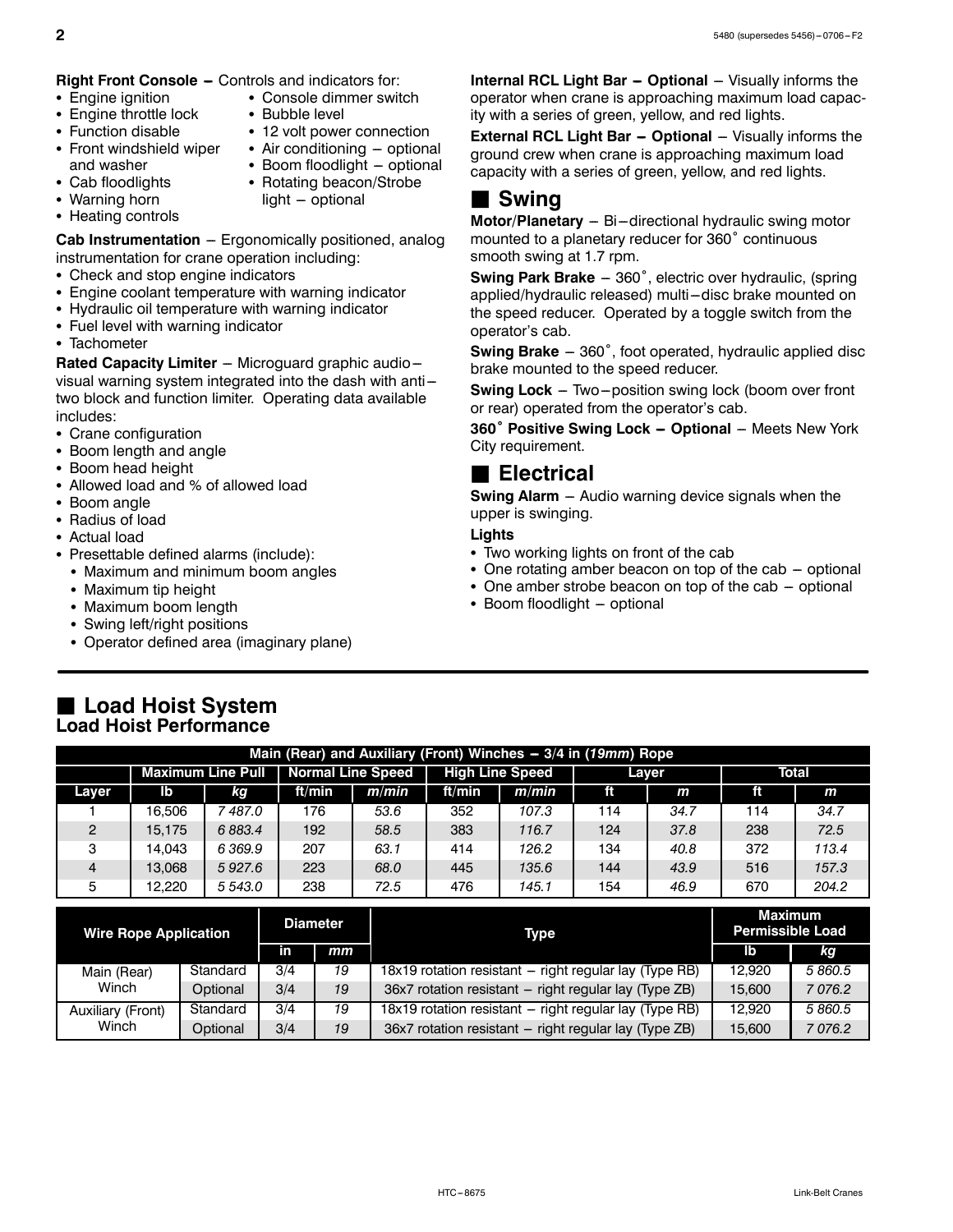#### **2M Main and Optional Auxiliary Winches**

- Axial piston, full and half displacement (2--speed) motors driven through planetary reduction unit for positive control under all load conditions.
- Combined winch mode merges the hydraulic flow of two pumps for high-speed operation for either the main or auxiliary winch.
- Grooved lagging
- Power up/down mode of operation
- $\bullet$  Hoist drum cable follower
- Drum rotation indicator
- Drum diameter: 16 in (40.6cm)
- $\bullet$  Rope length:
	- S Main: 630 ft (*192.0m*)
	- S Auxiliary: 630 ft (*192.0m*)
- Maximum rope storage: 834 ft (254.2m)
- Terminator style socket and wedge

#### J **Hydraulic System**

**Counterbalance Valves** -- All hoist motors, boom extend cylinders, and boom hoist cylinder are equipped with counterbalance valves to provide load lowering and to prevent accidental load drop if hydraulic power is suddenly reduced.

Hydraulic Oil Cooler -- Remote mounted cooler with hydraulically driven fan removes heat from the hydraulic oil. Located behind the operator's cab.

**Boom Hoist Float Valves (Optional)** - For transporting the boom over the rear of the crane with a boom dolly. Allows hydraulic oil within the boom hoist cylinder to flow between piston side and case side.

**Swing Brake Release** - For transporting the boom over the rear of the crane with a boom dolly. Holds the 360º swing park brake in the released position allowing free rotation of the upper structure.

#### **■ Counterweight**

**Standard** - Total of 12,000 lb (5 445kg) of total counterweight consisting of three, hydraulically removable 4,000 lb (*1 815kg*) counterweights with capacities for 0 lb (*0kg*), 4,000 lb (*1 815kg*), 8,000 lb (*3 630kg*), and 12,000 lb (*5 445kg*) counterweight configurations. Assembled and disassembled by hydraulic cylinders controlled from the left side of the upper structure.

**Optional** -- 4,000 lb (1 815kg) in addition to standard counterweight for a total of 16,000 lb (*7 260kg*)

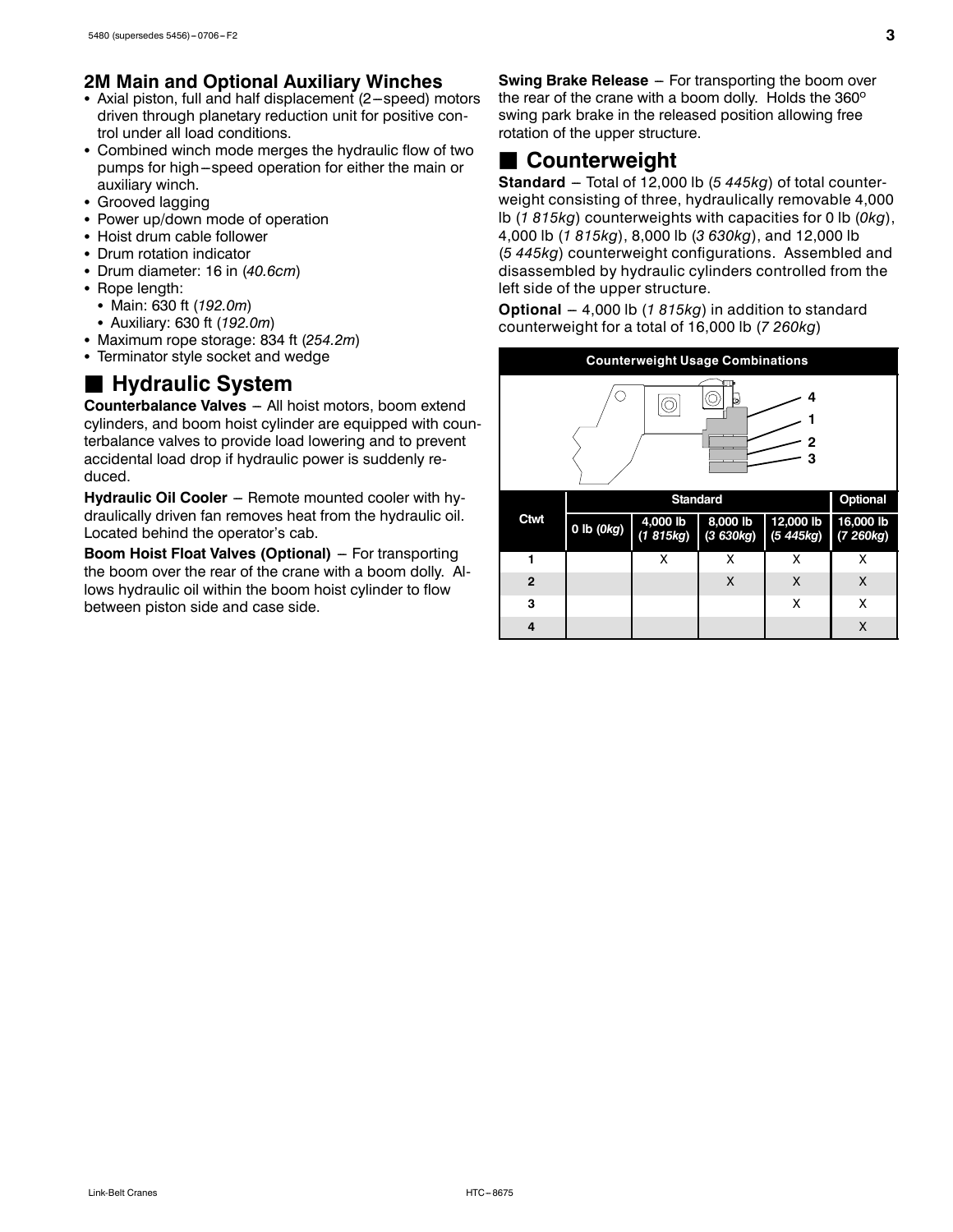# **Carrier**

#### J **General**

- $\bullet$  8 ft 6 in (2.6 m) wide
- 23 ft 9.2 in (7.24m) wheelbase (centerline of first axle to fourth axle)
- Frame -- Box-type, torsion resistant, welded construction made of high tensile steel. Equipped with front and rear towing and tie-down lugs, tow connections, and access ladders.

## **■ Outriggers**

**Boxes** - Two double box, front and rear welded to the carrier frame

**Beams and Jacks** -- Four dual stage beams with Confined Area Lifting Capacities (CALC) provide selectable outrigger extensions of full, intermediate, and retracted positions. Hydraulically controlled from the operator's cab and on both sides of carrier with integral check valves. A fifth front bumper outrigger with integral check valve is hydraulically controlled from the operator's cab and at the front bumper of carrier.

**Pontoons** -- Four lightweight, stow'n go, 23.5" x 27.25" (*59.7 x 69.2cm*) hexagonal steel pontoons with a contact area of 485 in<sup>2</sup> (*3 129cm2*) can be stored for road travel in either the storage racks on the carrier or under the outrigger boxes.

**Main Jack Reaction** -- 97,400 lb (44 180.6kg) force and 200.8 psi (*1 384.5kPa*) ground bearing pressure

- **Steering and Axles**<br>• Sheppard full integral master gear/slave gear steering system provides hydraulic assisted steering with mechanical link between steering wheel and wheels
- Drive  $-8 \times 4$  for on/off-highway travel
- Axle 1 & 2 -- Tandem steered, non--driven
- Axle 3 & 4 -- Tandem non-steered, driven with reduction: 6.17 to 1
- Inter-Axle Differential Lock Traction adding device that locks axle 3 with axle 4. Operated by a switch from the carrier cab.

#### J **Suspension**

**Front** - Four 9-leaf springs with center equalizers

**Rear** -- Raydan Air Link walking beam air suspension with height adjustment. The rear of the carrier can be lowered with a switch in the carrier cab.

• Axle Lift System -- Improves rear tire ground clearance when the crane is up on outriggers.

# ■ Tires and Wheels

**Front** - Four (single) 445/65R22.5 tires on aluminum disc wheels

**Rear** -- Eight (dual) 12R22.5 tires on aluminum disc wheels

- $\cdot$  Spare tires and wheels  $-$  optional
- $\bullet$  Tire inflation kit -- optional

#### **■ Brakes**

**Service** -- Full air brakes on all wheel ends. Dual circuit compressed air system with air dryer.

**Parking/Emergency** -- Spring loaded type, acting on 3rd and 4th axles automatically apply when air pressure drops below 40 psi (*275.8kPa*) in both circuits.

#### **■ Electrical**

**Battery** -- Four batteries provide 12 volt starting and operation

#### **Lights**

- Front lighting includes two main headlights, two high beam lights, two parking/directional indicators, and three cab marker lights.
- Side lighting includes three parking/directional indicators per side.
- Rear lighting includes two parking/directional indicators, two parking/brake lights, two reverse lights, three marker lights, and a license plate light.
- Other equipment includes hazard/warning system, cab light, instrument panel light, and signal horn.
- $\bullet$  One amber strobe beacon on top of the cab  $-$  optional
- $\bullet$  Daytime running lights  $-$  optional

#### **■ Engine**

| <b>Specification</b>                       | <b>Detroit Diesel Series 60</b>                    |
|--------------------------------------------|----------------------------------------------------|
| Numbers of cylinders                       | 6                                                  |
| Cycle                                      | 4                                                  |
| Bore and Stroke: inch (mm)                 | 5.12 x 6.30 (130x160)                              |
| Piston Displacement: in <sup>3</sup> $(L)$ | 778 (12.7)                                         |
| Max. Brake Horsepower: hp (kW)             | 378 (281.9) @ 1,800 rpm<br>375 (279.6) @ 2,100 rpm |
| Peak Torque: ft $ b \rangle$ (J)           | 1,350 (1 831) @ 1,200 rpm                          |
| Alternator: volts - amps                   | $12 - 130$                                         |
| Crankcase Capacity: qt (L)                 | 32(30.3)                                           |
| Cruise control                             |                                                    |

• Cruise control

- Three-stage engine compression brake
- Thermostatically controlled, hydraulically driven radiator fan
- 120 volt engine block heater
- Ether injection system  $-$  optional

#### J **Transmission**

Manual -- Eaton RTO -- 14909ALL has 11 forward gears and 3 reverse gears.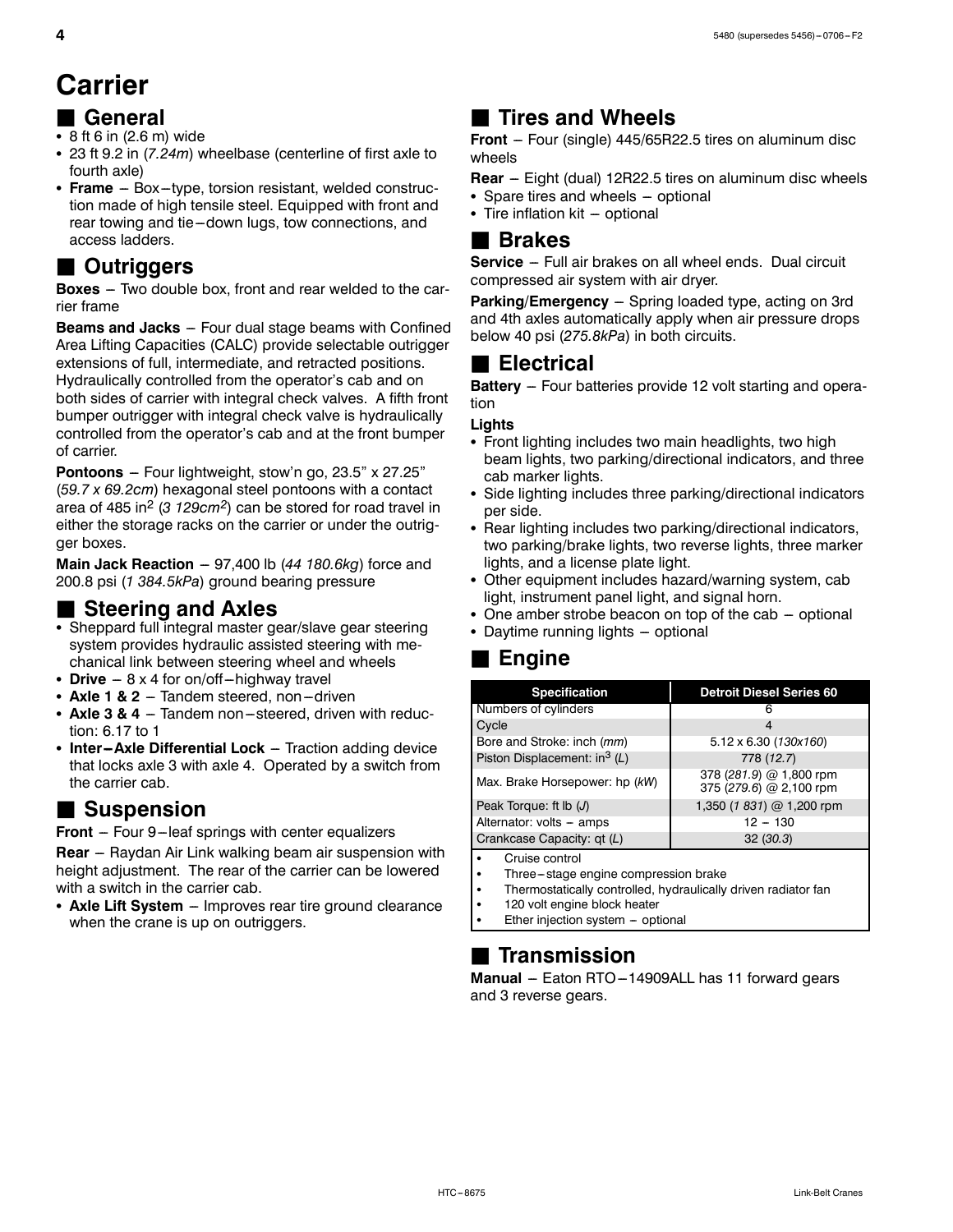### **Carrier Speeds and Gradeability**

| Eaton             |                   |       | <b>Speed</b> |      | Gradeability<br>(@ Peak Torque<br>Except Creep @ Idle) |
|-------------------|-------------------|-------|--------------|------|--------------------------------------------------------|
| Gear              |                   | Ratio | mph          | km/h | % Grade                                                |
| 8th               |                   | .73   | 58.4         | 94.0 | 2.1                                                    |
| 7th               |                   | 1.00  | 42.6         | 68.6 | 3.4                                                    |
| 6th               | <b>High Range</b> | 1.38  | 30.9         | 49.7 | 5.1                                                    |
| 5th               |                   | 1.95  | 21.9         | 35.2 | 7.6                                                    |
| <b>Reverse</b>    |                   | 3.43  | 12.4         | 19.8 | 10.9                                                   |
| 4th               |                   | 2.77  | 15.4         | 24.8 | 11.2                                                   |
| 3rd               |                   | 3.79  | 11.2         | 18.1 | 15.6                                                   |
| 2nd               | Low Range         | 5.23  | 8.2          | 13.1 | 21.8                                                   |
| 1st               |                   | 7.41  | 5.8          | 9.3  | 31.1                                                   |
| Low               |                   | 16.30 | 2.6          | 4.2  | 54.5                                                   |
| <b>Reverse</b>    |                   | 13.01 | 3.3          | 5.2  | 43.4                                                   |
| LL <sub>2</sub>   |                   | 11.85 | 3.6          | 5.8  | 50.2                                                   |
| LL1               |                   | 26.08 | 1.6          | 2.6  | 54.0                                                   |
| <b>Reverse</b>    | Deep<br>Reduction | 20.82 | 2.1          | 3.3  | 43.0                                                   |
| LL1 $@$ 700 rpm   |                   | 26.08 | 0.5          | 0.9  | 51.2                                                   |
| Reverse @ 700 rpm |                   | 20.82 | 0.7          | 1.1  | 40.7                                                   |

Based on a gross vehicle weight of 95,000 lb (*43 091kg*)

### J **Fuel Tank**

One 100 gal (*378.5L*) capacity tank

#### ■ Hydraulic System

#### **Main Pumps**

- Five fixed displacement gear pumps for the main outriggers, main and auxiliary winches, swing, boom hoist, and telescope with manual disconnect for use when crane is in travel mode
- One fixed displacement gear pump for steering and the fifth front bumper outrigger
- One variable displacement piston pump for the controls circuit
- One fixed displacement gear pump for engine cooling fan
- Combined pump capacity of 195 gpm (738.2Lpm)

**Hydraulic Reservoir** -- 169 gal (639.7L) capacity equipped with sight level gauge. Diffusers built in for deaeration.

**Filtration** - One 10 micron, full flow, return line filter. All oil is filtered prior to return to reservoir. Accessible for easy filter replacement.

#### **Pump Drive**

All functions are hydraulically powered allowing positive, precise control with independent or simultaneous operation of all functions.

#### ■ Lower Cab and Controls

**Environmental Ultra-Cab** - Fully enclosed, one person cab of composite structure with acoustical insulation. Equipped with:

- Tinted and tempered glass windows
- Roll down left side window for ventilation
- Sliding rear and right side windows for ventilation
- Windshield wiper and washer
- Six way adjustable and air suspended driver's seat with seat belt
- Two adjustable rear view mirrors
- Engine dependent warm-water heater with air ducts for windshield defroster and cab floor
- Adjustable sun visor
- Dome light
- 12 volt connection
- Fire extinguisher

Air Conditioning - Optional -- Integral with cab heating system utilizing the same ventilation outlets.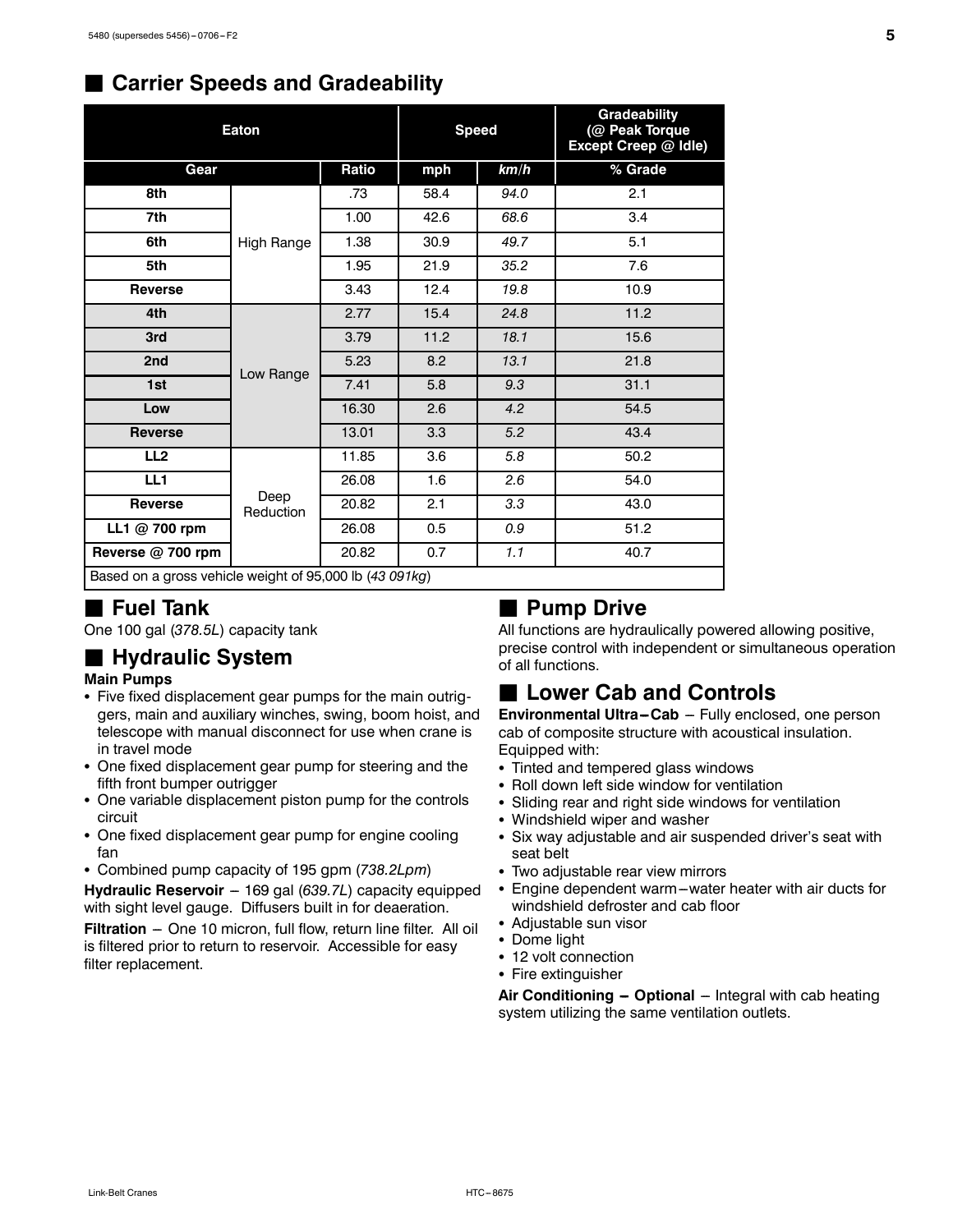**Cab Instrumentation** -- Ergonomically positioned analog instrumentation for driving including:

- Speedometer with odometer, hourmeter, trip odometer, and clock
- Front and rear air pressure with warning indicator
- Engine coolant temperature with warning indicator
- Engine oil pressure with warning indicator
- Voltage indicator with warning indicator
- $\cdot$  Fuel level
- Tachometer

#### **Right Side Console - Controls For:**

- Transmission gear shifting
- Cruise control
- Engine compression brake

#### **Dash Mounted Controls For:**

- Check and stop engine indicators
- Windshield wipers and washers
- Carrier lights and turn indicators
- Carrier/upper throttle control
- Engine cooling fan override
- Cab heater/air conditioning
- Console dimmer switch
- Engine diagnostic switch
- Warning lamps
- Engine ignition

#### **Dash Mounted Indicators For:**

- Check, stop, and service engine
- Turn signal indication
- $\bullet$  Park brake
- Cruise activation
- High beam headlights

#### **Foot Controls For:**

- Carrier service brakes
- Engine throttle
- Transmission clutch

#### **Additional Equipment**

#### **Standard:**

- Aluminum full deck fenders with mud flaps
- Left and right bubble levels
- Air hose connection ports
- Clearance flags

#### **Optional:**

- Pneumatic and electrical quick disconnect connectors mounted on the rear for trailer or boom dolly brakes and lights
- Left side aluminum storage box
- Rear mounted pintle hook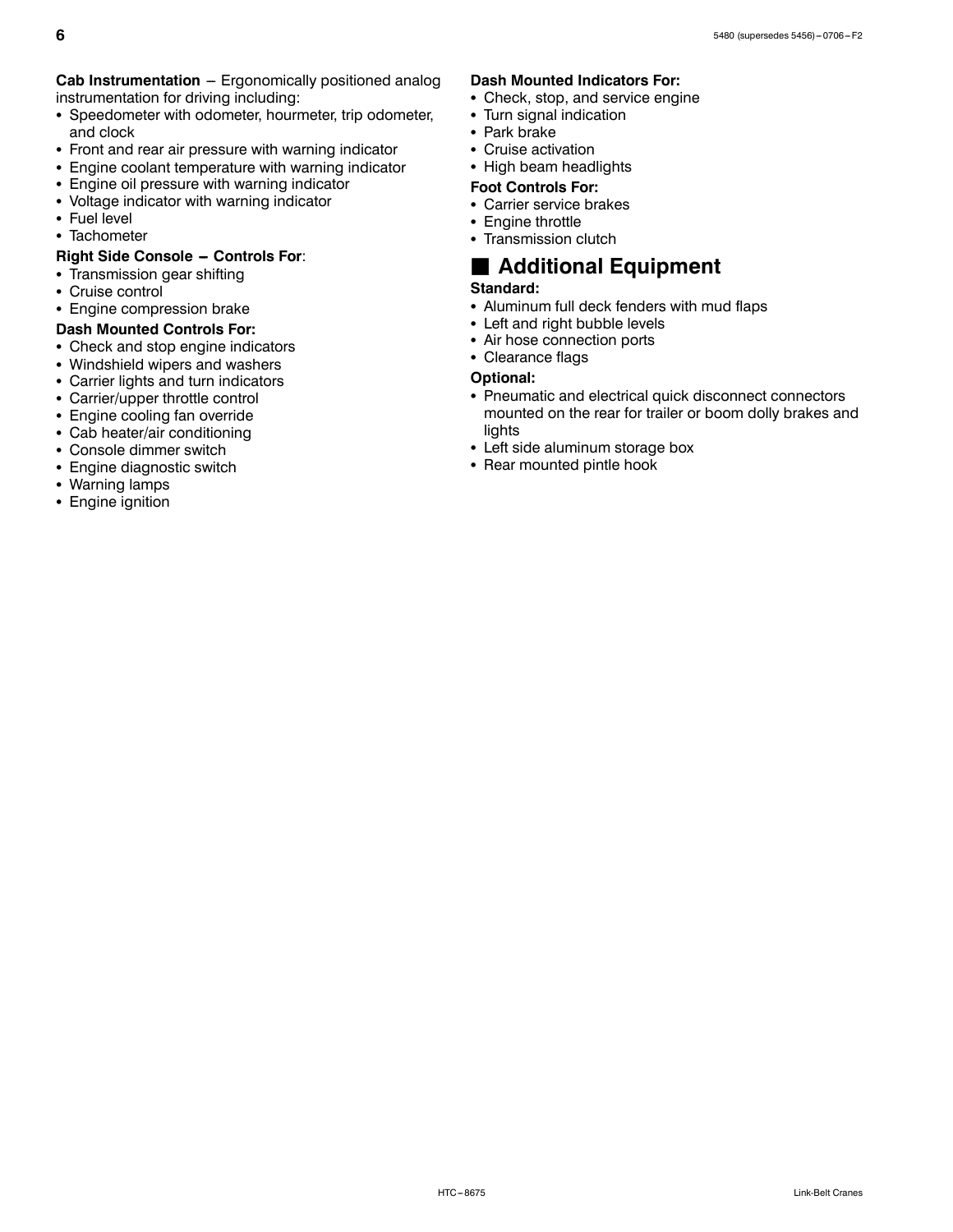# **Axle Loads**

| Base crane with full tank of fuel                                       | <b>Gross Vehicle Weight</b><br>(1) |         | <b>Front Axles</b> |                | <b>Rear Axles</b>         |         |  |
|-------------------------------------------------------------------------|------------------------------------|---------|--------------------|----------------|---------------------------|---------|--|
| and no counterweight                                                    | Ib                                 | kg      | lb                 | kg             | $\mathsf{I}^{\mathsf{b}}$ | kg      |  |
|                                                                         | 76,617                             | 34 753  | 34,763             | 15 768         | 41,854                    | 18 985  |  |
| Driver in the carrier cab                                               | 250                                | 113     | 315                | 143            | $-65$                     | -30     |  |
| Rear pintle hook                                                        | 25                                 | 11      | $-11$              | $-5$           | 36                        | 16      |  |
| Pneumatic and electrical connectors for trailer or<br>boom dolly        | $\overline{7}$                     | 3       | $-3$               | $-1$           | 10                        | 5       |  |
| Carrier aluminum storage box                                            | 57                                 | 26      | 16                 | $\overline{7}$ | 41                        | 19      |  |
| Ether injection                                                         | 13                                 | 6       | 12                 | 5              | 1                         | 0.5     |  |
| Air conditioning - carrier cab                                          | 42                                 | 19      | 51                 | 23             | $-9$                      | $-4$    |  |
| Auxiliary winch with 630 ft (192.0m) of 3/4 in (19mm)<br>type "RB" rope | 855                                | 388     | -274               | $-124$         | 1,129                     | 512     |  |
| Remove 630 ft (192.0m) of rope $-$ main winch                           | $-702$                             | $-318$  | 338                | 153            | $-1,040$                  | $-472$  |  |
| Remove 630 ft (192.0m) of rope $-$ auxiliary winch                      | $-702$                             | $-318$  | 254                | 115            | $-956$                    | $-434$  |  |
| Air conditioning - upper operator's cab                                 | 120                                | 54      | $-4$               | $-2$           | 124                       | 56      |  |
| 360° mechanical swing lock                                              | 140                                | 64      | 22                 | 10             | 118                       | 54      |  |
| One slab of counterweight on upper                                      | 4,000                              | 1815    | $-2,094$           | $-950$         | 6,094                     | 2 7 6 4 |  |
| Two slabs of counterweight on upper                                     | 8,000                              | 3630    | $-4,187$           | $-1899$        | 12,187                    | 5 5 28  |  |
| Three slabs of counterweight on upper                                   | 12,000                             | 5445    | $-6,281$           | $-2849$        | 18,281                    | 8 2 9 2 |  |
| Three slabs and two cheek weights of counterweight<br>on upper          | 16,000                             | 7 2 6 0 | $-8,374$           | -3 798         | 24,374                    | 11056   |  |
| Floodlight to the front of the boom base section                        | 10                                 | 5       | 17                 | 8              | $-7$                      | $-3$    |  |
| Fly mounting brackets to boom base section for fly<br>options           | 160                                | 73      | 148                | 67             | 12                        | 5       |  |
| 36.5 ft (11.1m) offsettable lattice fly $-$ stowed                      | 1,542                              | 699     | 1,338              | 607            | 204                       | 93      |  |
| 36.5-61 ft (11.1-18.6m) offsettable lattice fly -<br>stowed             | 2,248                              | 1020    | 1,700              | 771            | 548                       | 249     |  |
| Auxiliary lifting sheave                                                | 125                                | 57      | 231                | 105            | $-106$                    | $-48$   |  |
| 40 ton (36.3mt) 4 sheave hook block at front bumper                     | 720                                | 327     | 1.163              | 528            | $-443$                    | $-201$  |  |
| 60 ton (54.4mt) 4 sheave hook block at front bumper                     | 1,109                              | 503     | 1,791              | 812            | $-682$                    | $-309$  |  |
| 75 ton (68.0mt) 5 sheave hook block at front bumper                     | 1,400                              | 635     | 2,261              | 1026           | $-861$                    | $-391$  |  |
| 8.5 ton (7.7mt) hook ball at front bumper                               | 360                                | 163     | 581                | 264            | $-221$                    | $-100$  |  |

|                                                       | <b>Front Axles</b> |           | <b>Rear Axles</b> |          |  |
|-------------------------------------------------------|--------------------|-----------|-------------------|----------|--|
| <b>Counterweight Load Transfer</b>                    | -lb                | <b>kg</b> | lb                | kg       |  |
| Transfer one slab of counterweight to carrier deck    | 5.264              | 2 3 8 8   | $-5.264$          | $-2.388$ |  |
| Transfer two slabs of counterweight to carrier deck   | 10.528             | 4 7 7 5   | $-10.528$         | $-4775$  |  |
| Transfer three slabs of counterweight to carrier deck | 15.792             | 7 163     | $-15.792$         | $-7163$  |  |
|                                                       |                    |           |                   |          |  |

| Axle  | Maximum Load $@$ 65 mph (105km/h)                                            |
|-------|------------------------------------------------------------------------------|
| Front | 46,400 lb $(21.047 \text{kg})$ – aluminum disc wheels with 445/65R22.5 tires |
| Rear  | 50,350 lb (22 $838kq$ ) – aluminum disc wheels with 12R22.5 tires            |

(1) Adjust gross vehicle weight and axle loading according to component weight. Note: All weights are  $\pm 3\%$ .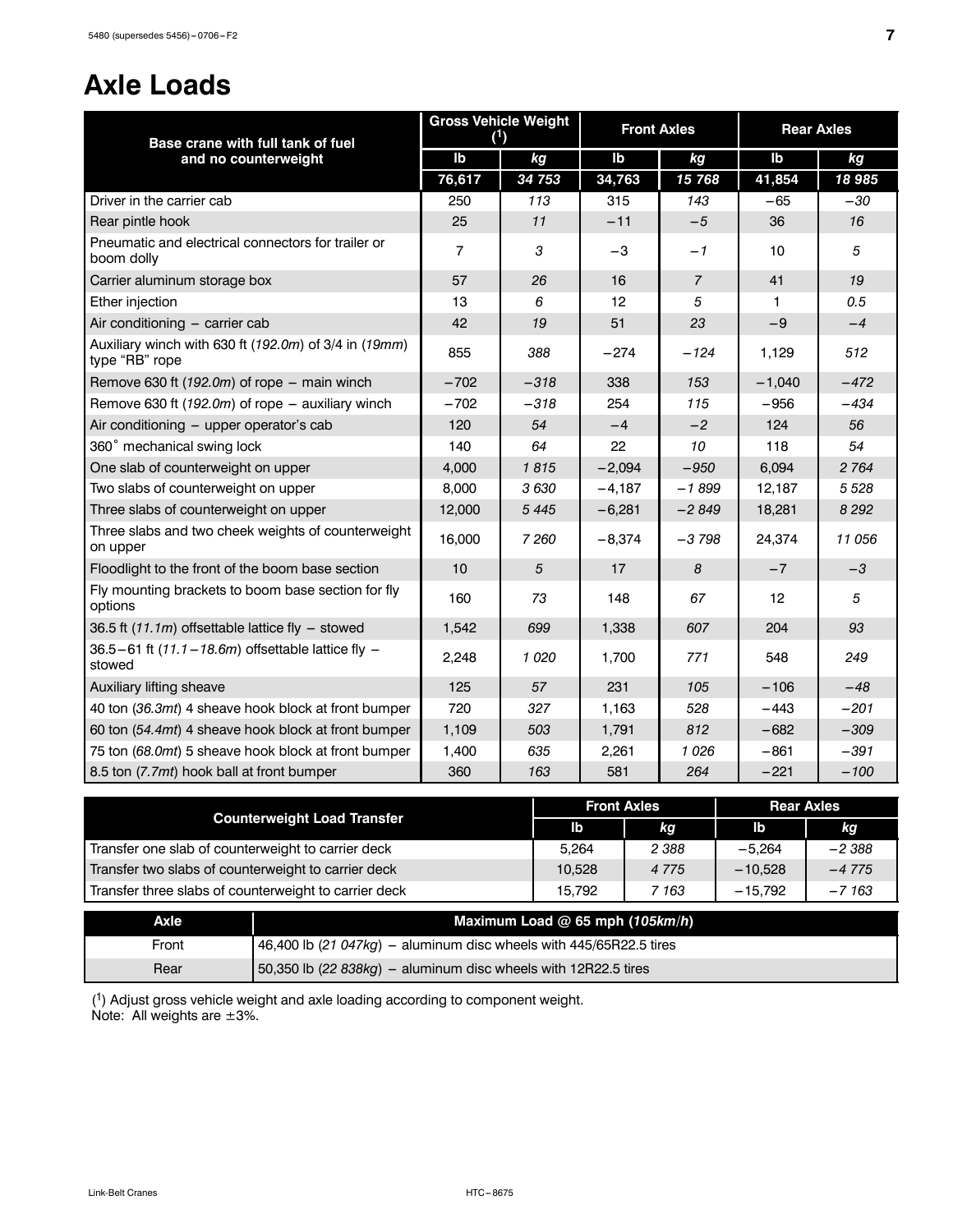# **Axle Loads with 2-Axle Boom Dolly**

| Base crane and 5,700 lb (2 585kg) boom dolly                            | <b>Gross Vehicle</b><br>Weight $(1)$ |         | <b>Front Axles</b> |                | <b>Rear Axles</b> |         | <b>Dolly Axles</b> |                  |
|-------------------------------------------------------------------------|--------------------------------------|---------|--------------------|----------------|-------------------|---------|--------------------|------------------|
| with full tank of fuel and no counterweight                             | lb                                   | kg      | lb                 | kg             | lb                | kg      | lb                 | kg               |
|                                                                         | 82,317                               | 37 338  | 30,472             | 13822          | 33,936            | 15 393  | 17,909             | 8 1 2 3          |
| Driver in the carrier cab                                               | 250                                  | 113     | 315                | 143            | $-65$             | -30     | 0                  | 0                |
| Rear pintle hook                                                        | 25                                   | 11      | $-11$              | $-5$           | 36                | 16      | $\mathbf{0}$       | $\boldsymbol{0}$ |
| Pneumatic and electrical connectors for trailer or<br>boom dolly        | $\overline{7}$                       | 3       | -3                 | $-1$           | 10                | 5       | 0                  | 0                |
| Carrier aluminum storage box                                            | 57                                   | 26      | 16                 | $\overline{7}$ | 41                | 19      | $\mathbf{0}$       | $\boldsymbol{0}$ |
| Ether injection                                                         | 13                                   | 6       | 12                 | 5              | $\mathbf{1}$      | 0.5     | $\Omega$           | $\Omega$         |
| Air conditioning - carrier cab                                          | 42                                   | 19      | 51                 | 23             | $-9$              | $-4$    | $\Omega$           | $\Omega$         |
| Auxiliary winch with 630 ft (192.0m) of 3/4 in (19mm)<br>type "RB" rope | 855                                  | 388     | 588                | 267            | 267               | 121     | $\Omega$           | $\Omega$         |
| Remove 630 ft (192.0m) of rope $-$ main winch                           | $-702$                               | $-318$  | $-527$             | $-239$         | $-175$            | $-79$   | $\mathbf{0}$       | $\Omega$         |
| Remove 630 ft (192.0m) of rope - auxiliary winch                        | $-702$                               | $-318$  | $-443$             | $-201$         | $-259$            | $-117$  | 0                  | 0                |
| Air conditioning - upper operator's cab                                 | 120                                  | 54      | $-4$               | $-2$           | 124               | 56      | $\Omega$           | $\boldsymbol{0}$ |
| 360° mechanical swing lock                                              | 140                                  | 64      | 16                 | $\overline{7}$ | 124               | 56      | $\Omega$           | $\Omega$         |
| One slab of counterweight on carrier deck                               | 4,000                                | 1815    | 3,171              | 1 4 3 8        | 829               | 376     | $\mathbf{0}$       | 0                |
| Two slabs of counterweight on carrier deck                              | 8,000                                | 3630    | 6,341              | 2876           | 1,659             | 753     | 0                  | 0                |
| Three slabs of counterweight on carrier deck                            | 12,000                               | 5445    | 9,512              | 4315           | 2,488             | 1 1 2 9 | $\mathbf{0}$       | $\Omega$         |
| Three slabs and two cheek weights of counterweight<br>on carrier deck   | 16,000                               | 7 2 6 0 | 12.682             | 5752           | 3.318             | 1505    | $\Omega$           | 0                |
| Floodlight to the front of the boom base section                        | 10                                   | 5       | $-1$               | $-0.5$         | $-1$              | $-0.5$  | 11                 | 5                |
| Fly mounting brackets to boom base section for fly<br>options           | 160                                  | 73      | 29                 | 13             | 29                | 13      | 103                | 47               |
| 36.5 ft (11.1m) offsettable lattice fly - stowed                        | 1,542                                | 699     | 225                | 102            | 227               | 103     | 1,090              | 494              |
| 36.5-61 ft (11.1-18.6m) offsettable lattice fly -<br>stowed             | 2,248                                | 1020    | 409                | 186            | 412               | 187     | 1,427              | 647              |
| Auxiliary lifting sheave                                                | 125                                  | 57      | $-20$              | $-9$           | $-20$             | $-9$    | 165                | 75               |
| 40 ton (36.3mt) 4 sheave hook block at front bumper                     | 720                                  | 327     | $-97$              | $-44$          | $-98$             | $-44$   | 915                | 415              |
| 60 ton (54.4mt) 4 sheave hook block at front bumper                     | 1.109                                | 503     | $-150$             | $-68$          | $-151$            | $-68$   | 1.410              | 640              |
| 75 ton (68.0mt) 5 sheave hook block at front bumper                     | 1,400                                | 635     | $-189$             | $-86$          | $-191$            | $-87$   | 1,780              | 807              |
| 8.5 ton (7.7mt) hook ball at front bumper                               | 360                                  | 163     | $-58$              | $-26$          | $-58$             | $-26$   | 476                | 216              |

| <b>Counterweight Load Transfer</b>                |          | <b>Front Axles</b> |                           | <b>Rear Axles</b> |       | Dolly Axles |  |
|---------------------------------------------------|----------|--------------------|---------------------------|-------------------|-------|-------------|--|
|                                                   |          | kg                 | $\mathsf{I}^{\mathsf{b}}$ | kg.               |       | kg          |  |
| Transfer two slabs of counterweight to boom dolly | $-6.341$ | -2 876             | 1.659                     | 753               | 8.000 | 3 629       |  |

(1) Adjust gross vehicle weight and axle loading according to component weight. Note: All weights are  $\pm 3\%$ .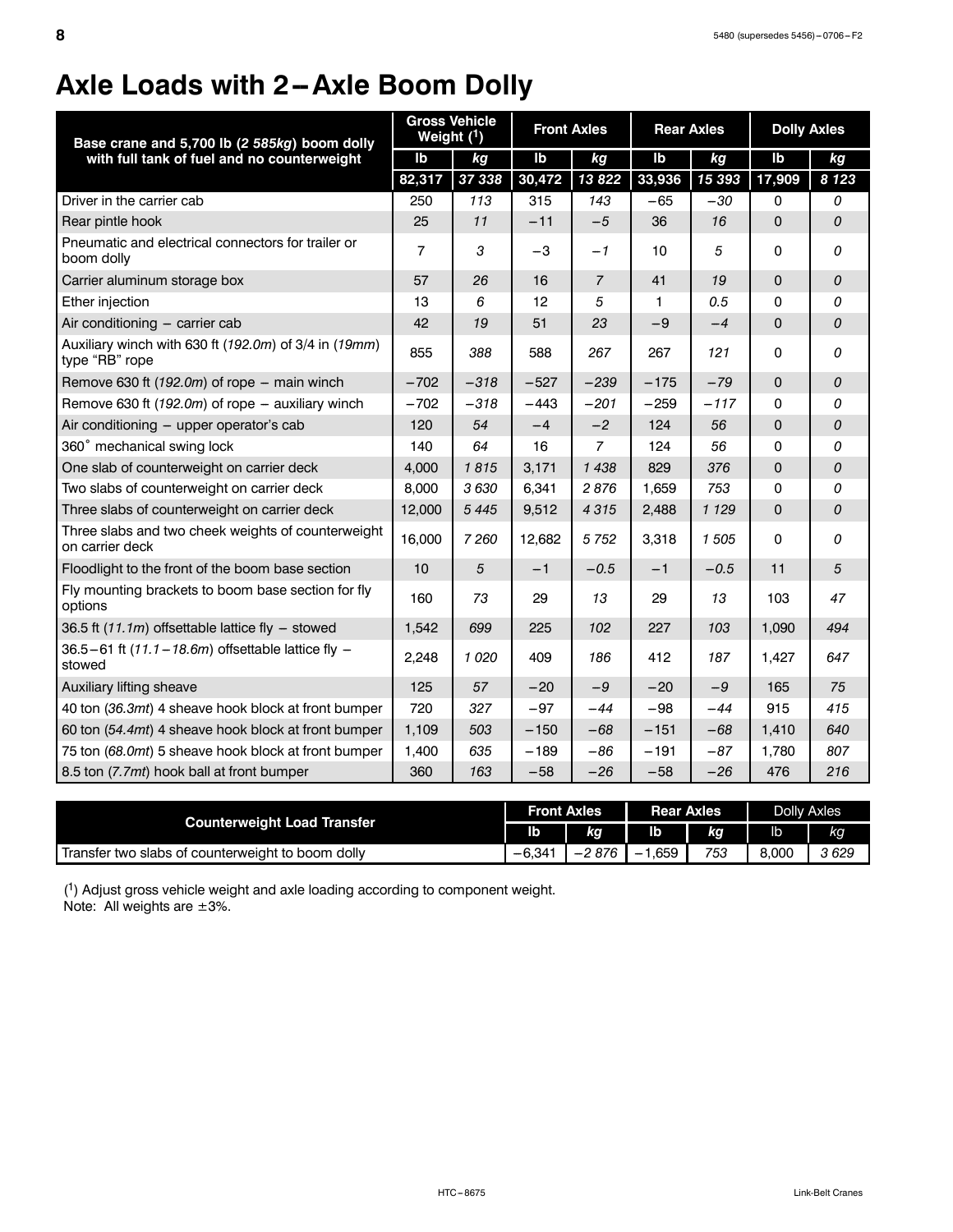# **General Dimensions**

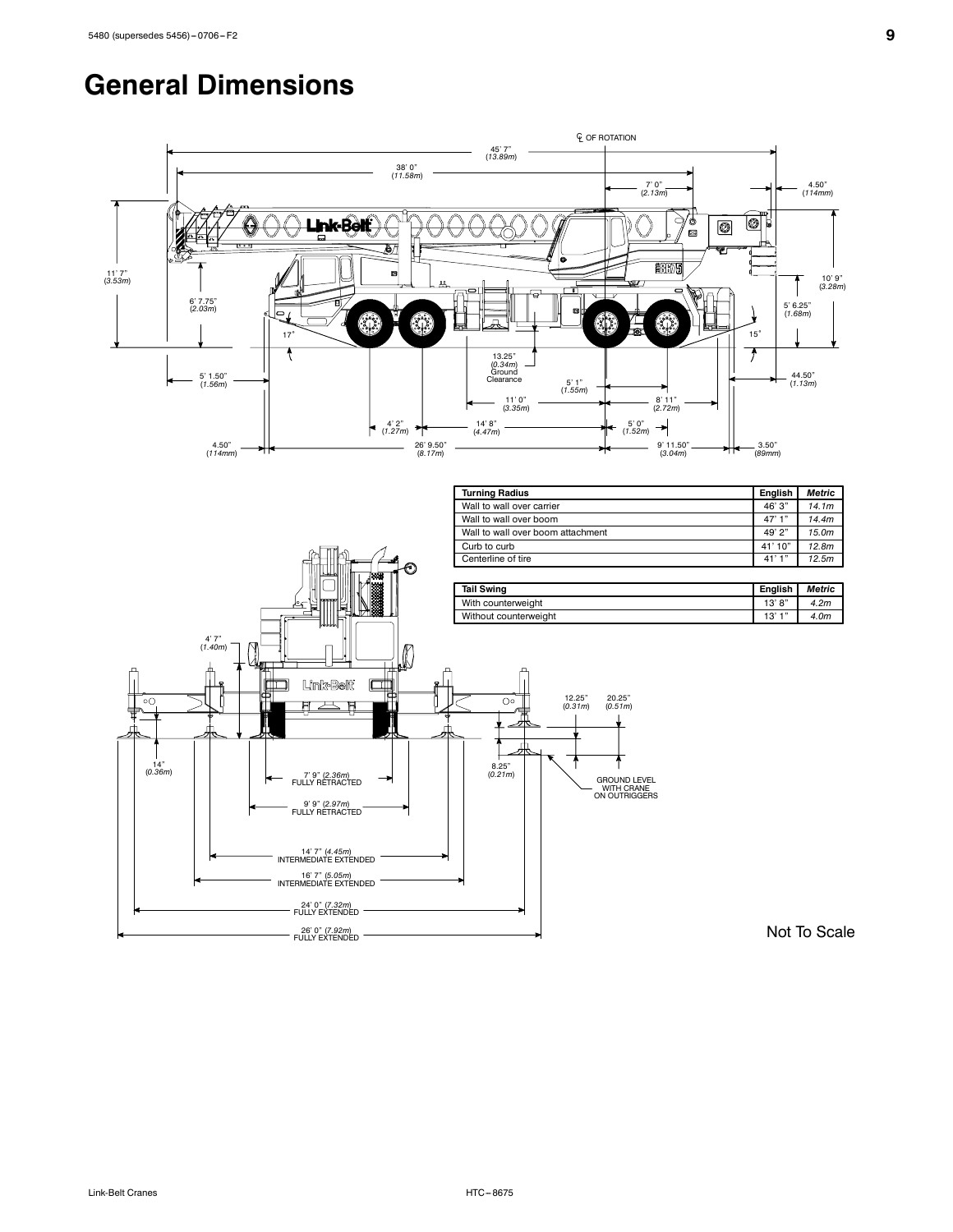



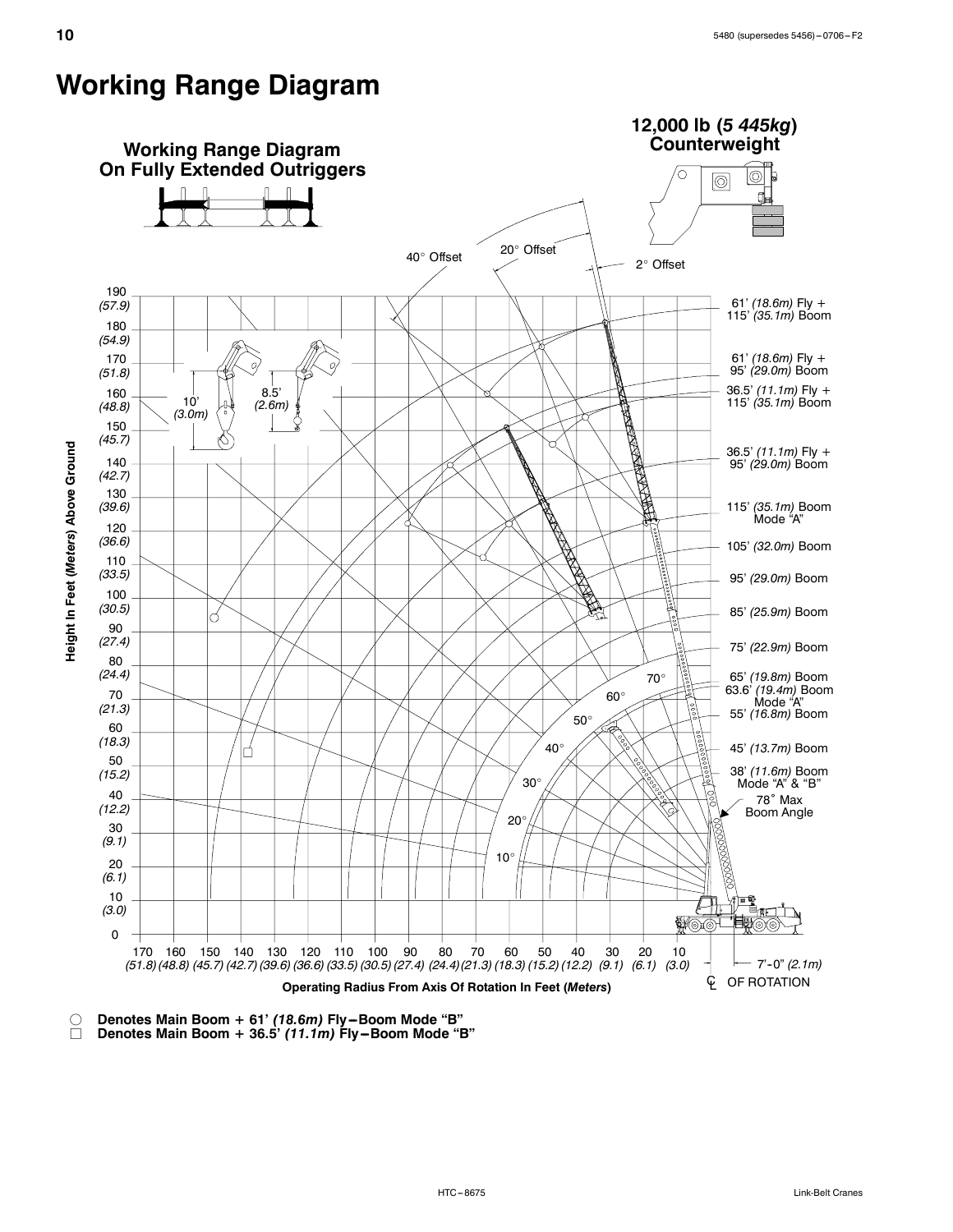# **Boom Extend Modes**

| Boom Mode "A" (A-max)<br>Only inner mid section telescopes. | ′०००                                                | 0000000000000                        | <b>Boom</b><br>Length<br>38' (11.5m) |
|-------------------------------------------------------------|-----------------------------------------------------|--------------------------------------|--------------------------------------|
|                                                             | ∕000<br>000                                         | 000000000000                         | 45' (13.7m)                          |
|                                                             | 网<br>$\overline{000000}/000$<br>$\infty$            | 0000000000000                        | 55' (16.8m)                          |
|                                                             | 畜<br>000<br>Inner Mid Section<br>308" (7.8m) Stroke | 0000000000000<br><b>Base Section</b> | 63.6' (19.4m)                        |
|                                                             |                                                     |                                      |                                      |

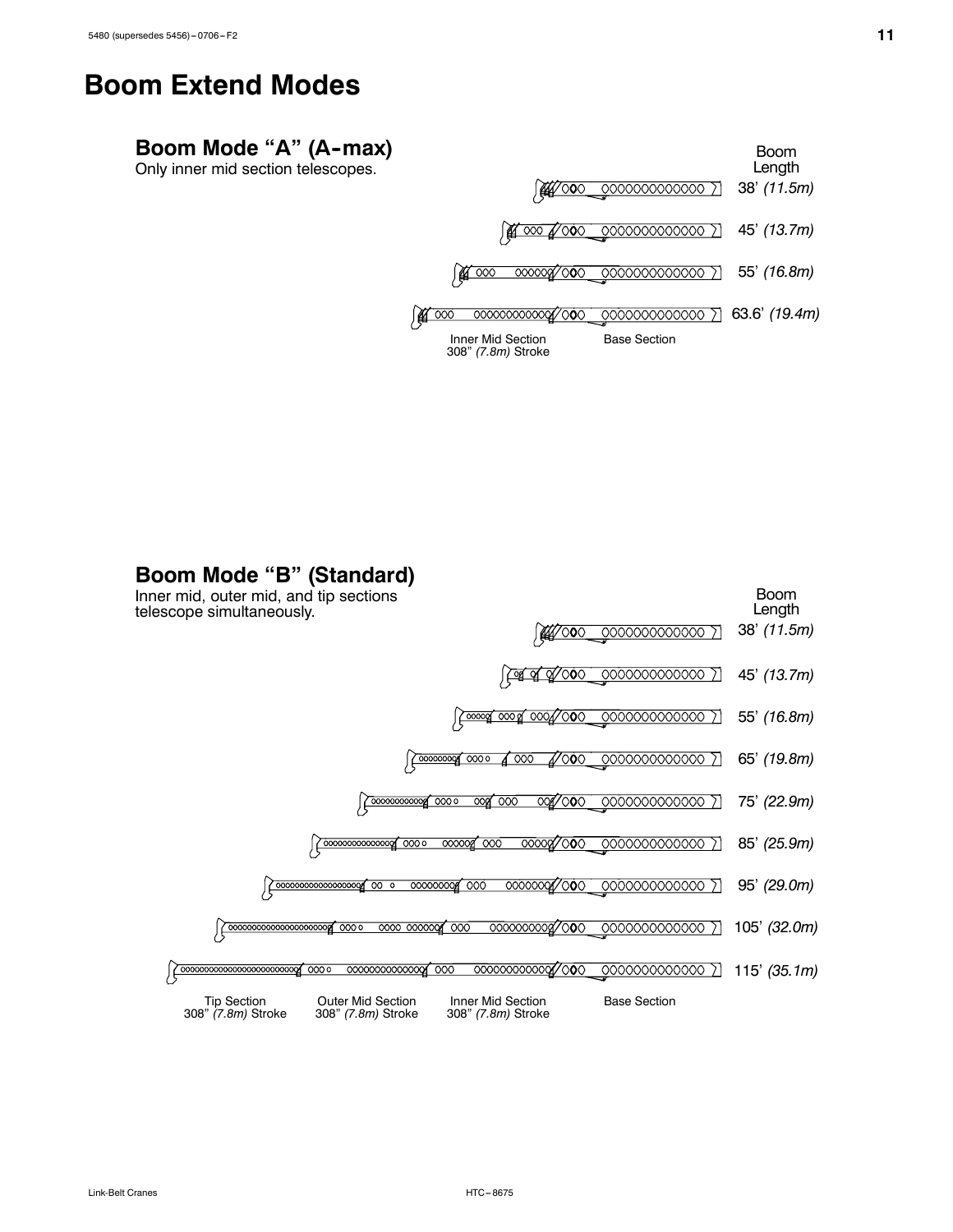|                   | 12,000 lb Counterweight - Fully Extended Outriggers - 360° Rotation<br>(All Capacities Are Listed In Pounds) |        |        |          |                         |        |        |        |        |                   |
|-------------------|--------------------------------------------------------------------------------------------------------------|--------|--------|----------|-------------------------|--------|--------|--------|--------|-------------------|
| Radius            |                                                                                                              |        |        |          | <b>Boom Length (ft)</b> |        |        |        |        | Radius            |
| (f <sup>t</sup> ) | 38                                                                                                           | 45     | 55     | 63.6/65  | 75                      | 85     | 95     | 105    | 115    | (f <sup>t</sup> ) |
| 8                 | 150,000*                                                                                                     |        |        |          |                         |        |        |        |        | 8                 |
| 9                 | 140,000*                                                                                                     |        |        |          |                         |        |        |        |        | 9                 |
| 10                | 132,000                                                                                                      | 87,400 | 85,600 |          |                         |        |        |        |        | 10                |
| 12                | 114,600                                                                                                      | 87,400 | 85,600 | 56.300** |                         |        |        |        |        | 12                |
| 15                | 98,200                                                                                                       | 87,400 | 85,600 | 56.300** | 42,000                  | 42,000 |        |        |        | 15                |
| 20                | 73,600                                                                                                       | 73,200 | 72,700 | 53,000** | 42,000                  | 42,000 | 38,600 |        |        | 20                |
| 25                | 56.700                                                                                                       | 56,300 | 55,900 | 44.900** | 42,000                  | 41,800 | 33,800 | 30,300 | 24.500 | 25                |
| 30                | 41,900                                                                                                       | 41,600 | 40,900 | 42,000   | 42,000                  | 36,900 | 29,800 | 27,000 | 24,500 | 30                |
| 35                |                                                                                                              | 31,700 | 31,300 | 33,800   | 34,000                  | 32,900 | 26,600 | 24,100 | 22,200 | 35                |
| 40                |                                                                                                              |        | 24,700 | 27,100   | 27,300                  | 27,400 | 23,900 | 21,700 | 20,000 | 40                |
| 45                |                                                                                                              |        | 19,800 | 22.200   | 22.500                  | 22,600 | 21,700 | 19.600 | 18,100 | 45                |
| 50                |                                                                                                              |        |        | 18,500   | 18,800                  | 18,900 | 19,000 | 17,900 | 16,300 | 50                |
| 55                |                                                                                                              |        |        | 15,600   | 15,900                  | 16,000 | 16,100 | 16,200 | 14,900 | 55                |
| 60                |                                                                                                              |        |        |          | 13,500                  | 13,700 | 13,800 | 13,900 | 13,600 | 60                |
| 65                |                                                                                                              |        |        |          | 11,600                  | 11,800 | 11,900 | 12,000 | 12,000 | 65                |
| 70                |                                                                                                              |        |        |          |                         | 10,100 | 10,200 | 10,300 | 10,400 | 70                |
| 75                |                                                                                                              |        |        |          |                         | 8,700  | 8.800  | 8,900  | 9.000  | 75                |
| 80                |                                                                                                              |        |        |          |                         |        | 7,600  | 7,700  | 7,800  | 80                |
| 85                |                                                                                                              |        |        |          |                         |        | 6,500  | 6,600  | 6,700  | 85                |
| 90                |                                                                                                              |        |        |          |                         |        |        | 5,700  | 5,800  | 90                |
| 95                |                                                                                                              |        |        |          |                         |        |        | 4,900  | 5,000  | 95                |
| 100               |                                                                                                              |        |        |          |                         |        |        |        | 4,300  | 100               |
| 105               |                                                                                                              |        |        |          |                         |        |        |        | 3,700  | 105               |
| ¥                 | Special Conditions Or Wire Rope Required                                                                     |        |        |          |                         |        |        |        |        |                   |

# **Main Boom Lift Capacity Charts - Standard**

 $63.6$  A -- max Mode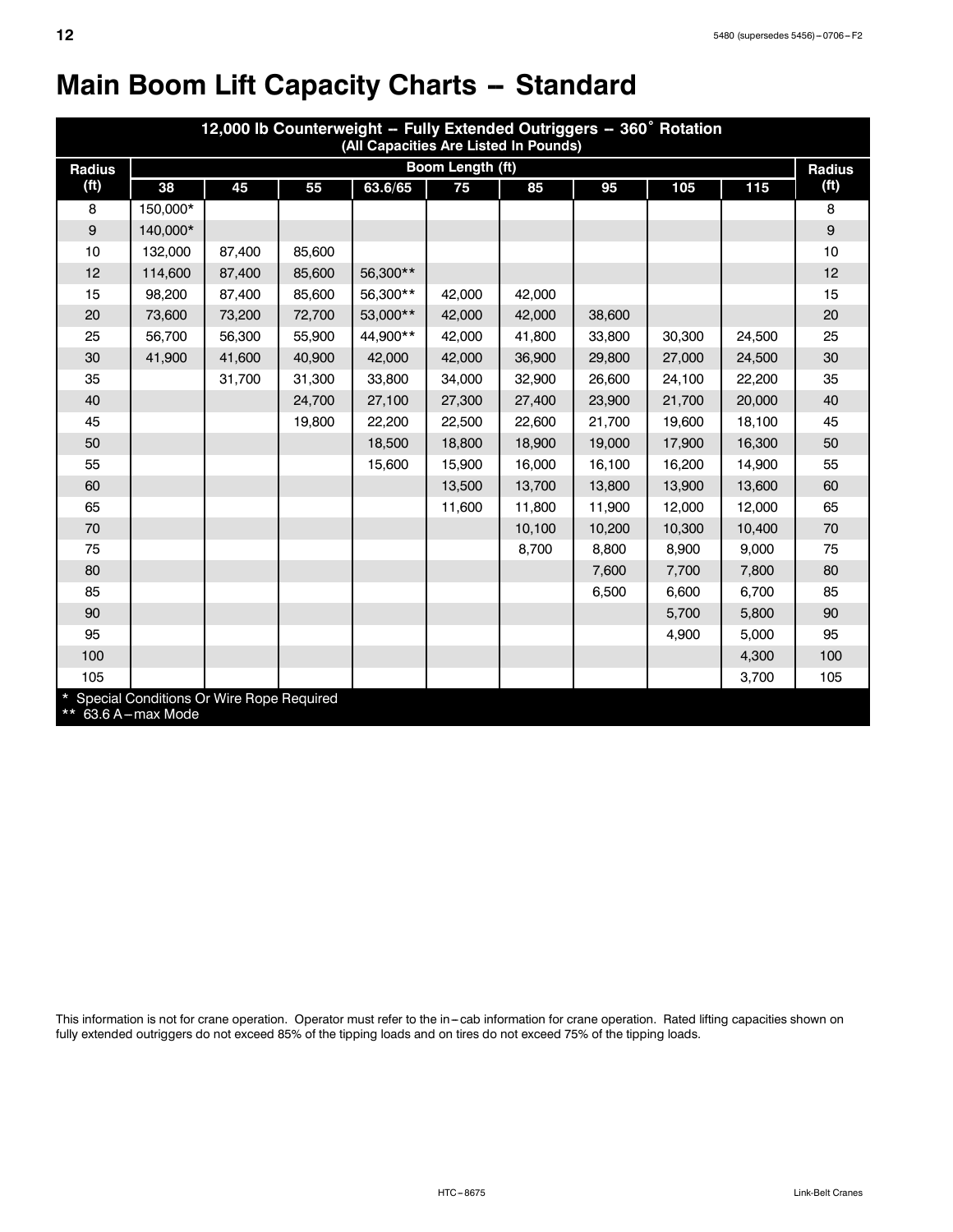| 12,000 lb Counterweight -- On Tires -- Stationary -- Boom Centered Over Rear<br>(All Capacities Are Listed In Pounds) |                  |        |        |        |        |        |                   |  |  |  |
|-----------------------------------------------------------------------------------------------------------------------|------------------|--------|--------|--------|--------|--------|-------------------|--|--|--|
| <b>Radius</b>                                                                                                         | Boom Length (ft) |        |        |        |        |        |                   |  |  |  |
| (f <sup>t</sup> )                                                                                                     | 38               | 45     | 55     | 65     | 75     | 85     | (t <sup>t</sup> ) |  |  |  |
| 10                                                                                                                    | 32,800           |        |        |        |        |        | 10                |  |  |  |
| 12 <sup>2</sup>                                                                                                       | 29,700           |        |        |        |        |        | 12                |  |  |  |
| 15                                                                                                                    | 25,800           | 25,800 |        |        |        |        | 15                |  |  |  |
| 20                                                                                                                    | 20,700           | 20,700 | 20,700 |        |        |        | 20                |  |  |  |
| 25                                                                                                                    | 16,800           | 16,800 | 16,800 | 16,800 |        |        | 25                |  |  |  |
| 30                                                                                                                    | 12,800           | 13,500 | 14,000 | 14,400 | 14,600 |        | 30                |  |  |  |
| 35                                                                                                                    |                  | 10,100 | 10,700 | 11,100 | 11,300 | 11,500 | 35                |  |  |  |
| 40                                                                                                                    |                  |        | 8,200  | 8,600  | 8,800  | 9,000  | 40                |  |  |  |
| 45                                                                                                                    |                  |        | 6,300  | 6,700  | 6,900  | 7,100  | 45                |  |  |  |
| 50                                                                                                                    |                  |        |        | 5,200  | 5,400  | 5,600  | 50                |  |  |  |
| 55                                                                                                                    |                  |        |        | 3,900  | 4,200  | 4,400  | 55                |  |  |  |
| 60                                                                                                                    |                  |        |        |        | 3,200  | 3,400  | 60                |  |  |  |
| 65                                                                                                                    |                  |        |        |        |        | 2,500  | 65                |  |  |  |

#### **12,000 lb Counterweight -- On Tires -- Pick & Carry (1 mph) -- Boom Centered Over Rear (All Capacities Are Listed In Pounds)**

| Radius            |        |        |        | Radius |       |       |                   |
|-------------------|--------|--------|--------|--------|-------|-------|-------------------|
| (f <sup>t</sup> ) | 38     | 45     | 55     | 65     | 75    | 85    | (t <sup>t</sup> ) |
| 10                | 20,700 |        |        |        |       |       | 10                |
| 12                | 19,000 |        |        |        |       |       | 12                |
| 15                | 16,200 | 16,200 |        |        |       |       | 15                |
| 20                | 12,400 | 12,400 | 12,400 |        |       |       | 20                |
| 25                | 9,500  | 9,500  | 9,500  | 9,500  |       |       | 25                |
| 30                | 7,200  | 7,200  | 7,200  | 7,200  | 7,200 |       | 30                |
| 35                |        | 5,800  | 5,800  | 5,800  | 5,800 | 5,800 | 35                |
| 40                |        |        | 4,800  | 4,800  | 4,800 | 4,800 | 40                |
| 45                |        |        | 3,500  | 3,500  | 3,500 | 3,500 | 45                |
| 50                |        |        |        | 2,800  | 2,800 | 2,800 | 50                |
| 55                |        |        |        | 1,900  | 1,900 | 1,900 | 55                |
| 60                |        |        |        |        | 1,400 | 1,400 | 60                |
| 65                |        |        |        |        |       | 700   | 65                |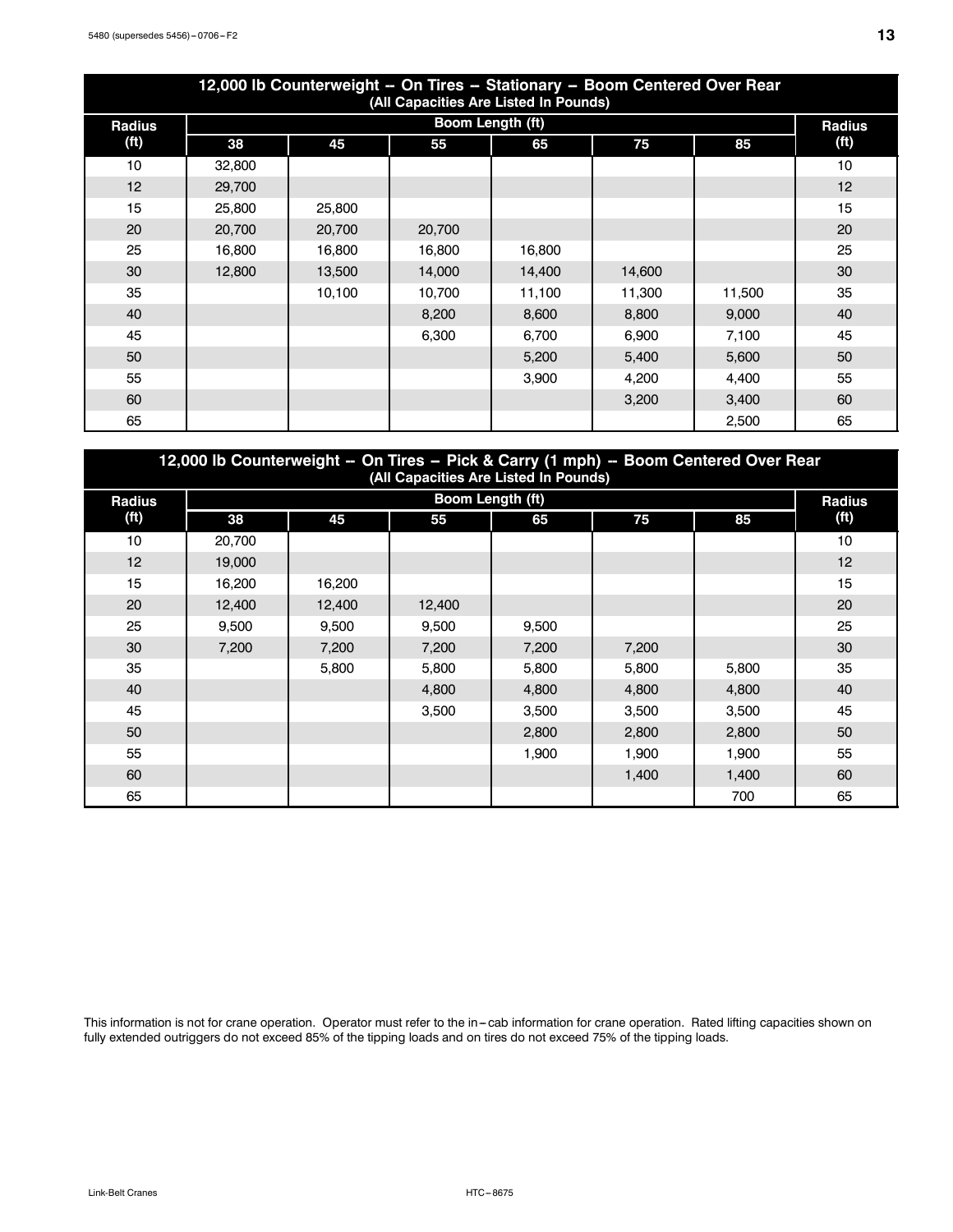|                   | 16,000 lb Counterweight - Fully Extended Outriggers - 360° Rotation |        |        |                                       |                  |        |        |        |        |                   |
|-------------------|---------------------------------------------------------------------|--------|--------|---------------------------------------|------------------|--------|--------|--------|--------|-------------------|
|                   |                                                                     |        |        | (All Capacities Are Listed In Pounds) |                  |        |        |        |        | Radius            |
| Radius            |                                                                     |        |        |                                       | Boom Length (ft) |        |        |        |        |                   |
| (f <sup>t</sup> ) | 38                                                                  | 45     | 55     | 63.6/65                               | 75               | 85     | 95     | 105    | 115    | (f <sup>t</sup> ) |
| 8                 | 150,000*                                                            |        |        |                                       |                  |        |        |        |        | 8                 |
| 9                 | 140,000*                                                            |        |        |                                       |                  |        |        |        |        | $\boldsymbol{9}$  |
| 10                | 132,000                                                             | 87,400 | 85,600 |                                       |                  |        |        |        |        | 10                |
| 12                | 116,900                                                             | 87,400 | 85,600 | 56,300**                              |                  |        |        |        |        | 12                |
| 15                | 100,200                                                             | 87,400 | 85,600 | 56,300**                              | 42,000           | 42,000 |        |        |        | 15                |
| 20                | 75,900                                                              | 75,500 | 75,000 | 53,000**                              | 42,000           | 42,000 | 38,600 |        |        | 20                |
| 25                | 58.700                                                              | 58,300 | 57,900 | 44.900**                              | 42.000           | 41.800 | 33,800 | 30,300 | 24.500 | 25                |
| 30                | 45,400                                                              | 45,100 | 44,400 | 42,000                                | 42,000           | 36,900 | 29,800 | 27,000 | 24,500 | 30                |
| 35                |                                                                     | 35,600 | 36,300 | 36,600                                | 36,800           | 32,900 | 26,600 | 24,100 | 22,200 | 35                |
| 40                |                                                                     |        | 29,100 | 29,400                                | 29,600           | 29,700 | 23,900 | 21,700 | 20,000 | 40                |
| 45                |                                                                     |        | 23,800 | 24,300                                | 24,500           | 24,600 | 21,700 | 19,600 | 18,100 | 45                |
| 50                |                                                                     |        |        | 20,300                                | 20,600           | 20,700 | 19,800 | 17,900 | 16,300 | 50                |
| 55                |                                                                     |        |        | 17,200                                | 17,500           | 17,600 | 17,700 | 16,200 | 14,900 | 55                |
| 60                |                                                                     |        |        |                                       | 15,000           | 15,100 | 15,200 | 14,900 | 13,600 | 60                |
| 65                |                                                                     |        |        |                                       | 12.900           | 13,100 | 13,200 | 13,300 | 12,500 | 65                |
| 70                |                                                                     |        |        |                                       |                  | 11,400 | 11,600 | 11,600 | 11,600 | 70                |
| 75                |                                                                     |        |        |                                       |                  | 9,900  | 10,100 | 10,200 | 10,300 | 75                |
| 80                |                                                                     |        |        |                                       |                  |        | 8.800  | 8.900  | 9.000  | 80                |
| 85                |                                                                     |        |        |                                       |                  |        | 7,700  | 7,800  | 7,800  | 85                |
| 90                |                                                                     |        |        |                                       |                  |        |        | 6,800  | 6,900  | 90                |
| 95                |                                                                     |        |        |                                       |                  |        |        | 5,900  | 6,000  | 95                |
| 100               |                                                                     |        |        |                                       |                  |        |        |        | 5,200  | 100               |
| 105               |                                                                     |        |        |                                       |                  |        |        |        | 4,600  | 105               |
|                   | Special Conditions Or Wire Rope Required                            |        |        |                                       |                  |        |        |        |        |                   |

# **Main Boom Lift Capacity Charts - Optional**

63.6 A -- max Mode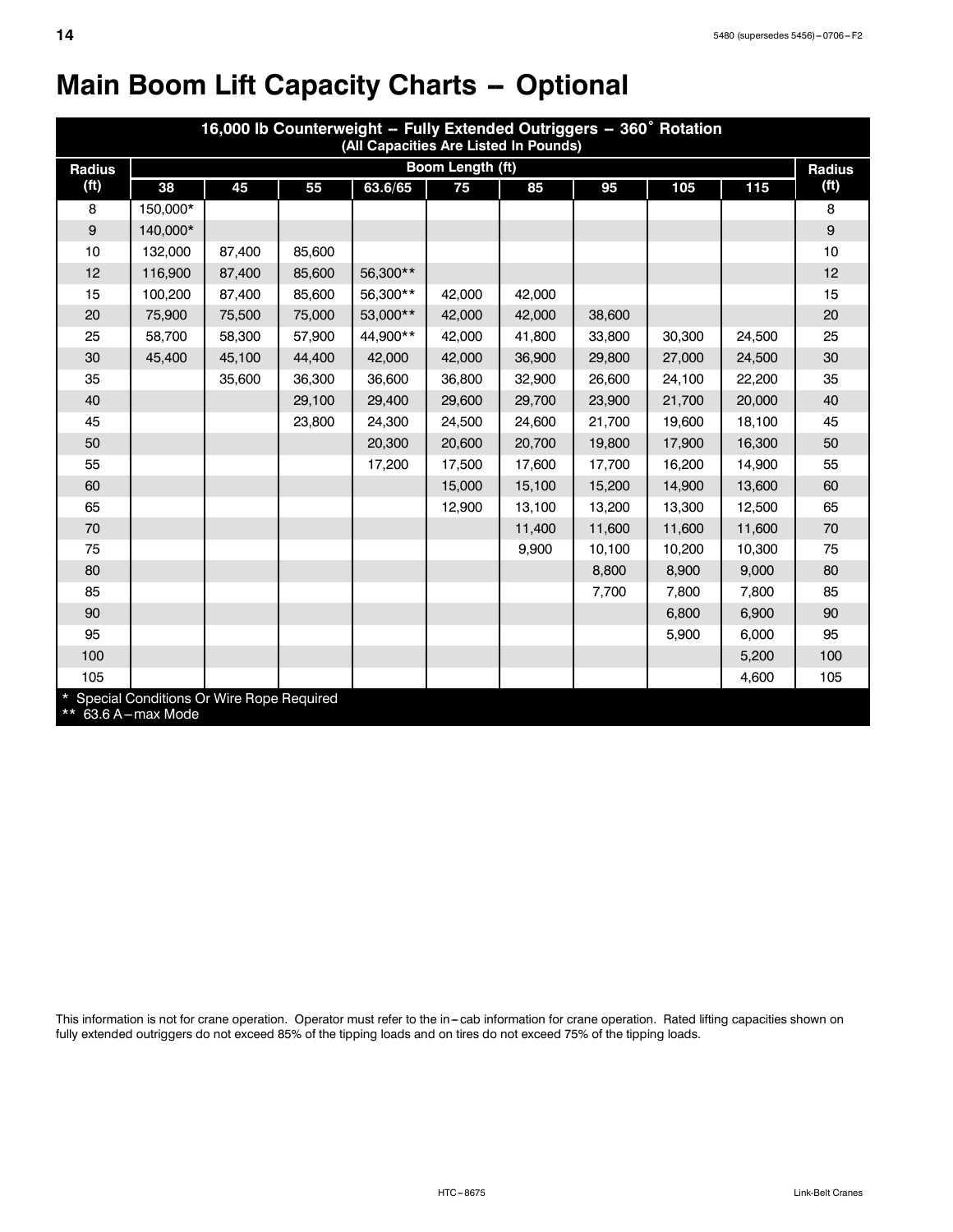| 16,000 lb Counterweight - On Tires - Stationary - Boom Centered Over Rear<br>(All Capacities Are Listed In Pounds) |        |        |                         |        |        |        |                   |  |
|--------------------------------------------------------------------------------------------------------------------|--------|--------|-------------------------|--------|--------|--------|-------------------|--|
| Radius                                                                                                             |        |        | <b>Boom Length (ft)</b> |        |        |        | <b>Radius</b>     |  |
| (f <sup>t</sup> )                                                                                                  | 38     | 45     | 55                      | 65     | 75     | 85     | (t <sup>t</sup> ) |  |
| 10                                                                                                                 | 32,800 |        |                         |        |        |        | 10                |  |
| 12                                                                                                                 | 29,700 |        |                         |        |        |        | 12                |  |
| 15                                                                                                                 | 25,800 | 25,800 |                         |        |        |        | 15                |  |
| 20                                                                                                                 | 20,700 | 20,700 | 20,700                  |        |        |        | 20                |  |
| 25                                                                                                                 | 16,800 | 16,800 | 16,800                  | 16,800 |        |        | 25                |  |
| 30                                                                                                                 | 13,700 | 13,700 | 13,700                  | 13,700 | 13,700 |        | 30                |  |
| 35                                                                                                                 |        | 11,500 | 12,100                  | 12,500 | 12,700 | 12,800 | 35                |  |
| 40                                                                                                                 |        |        | 9,400                   | 9,800  | 10,000 | 10,200 | 40                |  |
| 45                                                                                                                 |        |        | 7,400                   | 7,700  | 8,000  | 8,200  | 45                |  |
| 50                                                                                                                 |        |        |                         | 6,100  | 6,400  | 6,600  | 50                |  |
| 55                                                                                                                 |        |        |                         | 4,800  | 5,100  | 5,200  | 55                |  |
| 60                                                                                                                 |        |        |                         |        | 4,000  | 4,200  | 60                |  |
| 65                                                                                                                 |        |        |                         |        | 3,100  | 3,200  | 65                |  |
| 70                                                                                                                 |        |        |                         |        |        | 2,500  | 70                |  |

| 16,000 lb Counterweight -- On Tires -- Pick & Carry (1 mph) -- Boom Centered Over Rear<br>(All Capacities Are Listed In Pounds) |        |        |        |                  |       |       |                   |  |
|---------------------------------------------------------------------------------------------------------------------------------|--------|--------|--------|------------------|-------|-------|-------------------|--|
| <b>Radius</b>                                                                                                                   |        |        |        | Boom Length (ft) |       |       | <b>Radius</b>     |  |
| (t <sup>t</sup> )                                                                                                               | 38     | 45     | 55     | 65               | 75    | 85    | (t <sup>t</sup> ) |  |
| 10                                                                                                                              | 20,700 |        |        |                  |       |       | 10                |  |
| 12                                                                                                                              | 19,000 |        |        |                  |       |       | 12                |  |
| 15                                                                                                                              | 16,200 | 16,200 |        |                  |       |       | 15                |  |
| 20                                                                                                                              | 12,400 | 12,400 | 12,400 |                  |       |       | 20                |  |
| 25                                                                                                                              | 9,500  | 9,500  | 9,500  | 9,500            |       |       | 25                |  |
| 30                                                                                                                              | 7,200  | 7,200  | 7,200  | 7,200            | 7,200 |       | 30                |  |
| 35                                                                                                                              |        | 5,800  | 5,800  | 5,800            | 5,800 | 5,800 | 35                |  |
| 40                                                                                                                              |        |        | 4,800  | 4,800            | 4,800 | 4,800 | 40                |  |
| 45                                                                                                                              |        |        | 3,500  | 3,500            | 3,500 | 3,500 | 45                |  |
| 50                                                                                                                              |        |        |        | 2,800            | 2,800 | 2,800 | 50                |  |
| 55                                                                                                                              |        |        |        | 1,900            | 1,900 | 1,900 | 55                |  |
| 60                                                                                                                              |        |        |        |                  | 1,400 | 1,400 | 60                |  |
| 65                                                                                                                              |        |        |        |                  | 700   | 700   | 65                |  |
| 70                                                                                                                              |        |        |        |                  |       | 300   | 70                |  |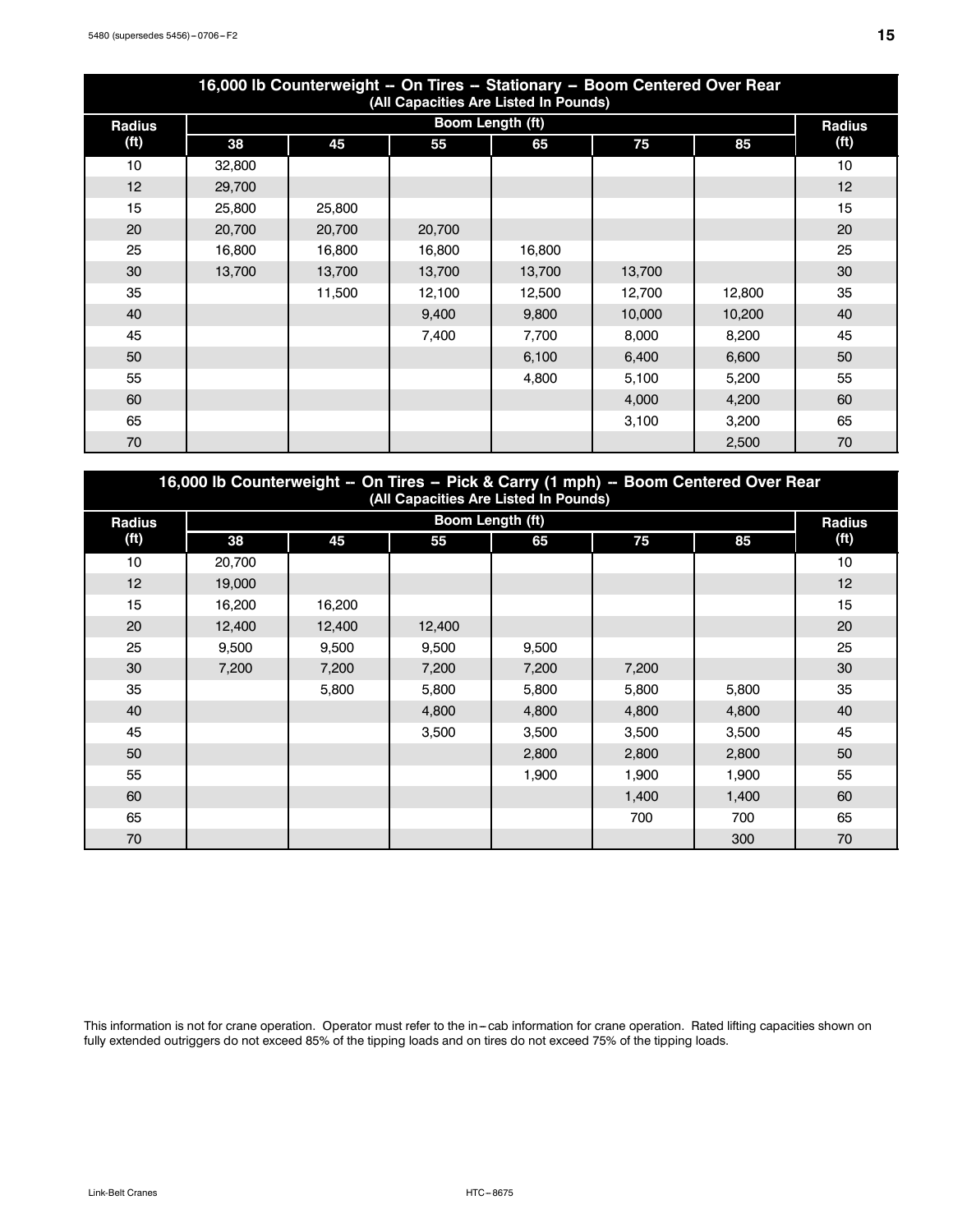#### **12,000 lb Counterweight -- Fully Extended Outriggers -- 360˚ Rotation (All Capacities Are Listed In Pounds) 115 ft Main Boom Length 2˚ Fly Offset 115 ft Main Boom Length 20˚ Fly Offset 115 ft Main Boom Length 40˚ Fly Offset** Radius (ft) Fly Length (ft) Radius (ft) Fly Length (ft) Radius (ft) Fly Length (ft) 36.5 61 (ft) 36.5 61 (ft) 36.5 61 35 10,500 45 9,200 55 6,800 40 | 10,500 | 7,100 | 50 | 8,900 | 60 | 6,600 45 10,500 7,100 55 8,600 65 6,500 50 10,500 7,100 60 8,200 4,900 70 6,300 55 10,500 7,000 65 8,000 4,700 75 6,200 60 10,500 6,700 70 7,700 4,500 80 6,100 3,300 65 10,200 6,400 75 7,400 4,300 85 6,000 3,200 70 9,500 6,200 80 7,200 4,200 90 5,900 3,100 75 8,700 5,900 85 7,000 4,000 95 5,800 3,000 80 8,000 5,600 90 6,800 3,900 100 5,700 3,000 85 7,400 5,300 95 6,500 3,700 105 5,400 2,900 90 6,800 5,100 100 5,800 3,600 110 4,700 2,900 95 6,000 4,800 105 5,100 3,500 115 4,100 2,800 100 6,200 4,600 110 4,500 3,400 120 3,500 2,800 105 4,600 4,400 115 3,900 3,300 125 2,800 110 | 4,000 | 4,200 | 120 | 3,400 | 3,200 | 130 | | 2,700 115 | 3,500 | 4,000 | 125 | 2,900 | 3,100 | 135 | | 2,700 120 3,000 3,500 130 2,400 3,000 140 1 125 2,600 3,100 135 2,000 2,800 145 2,300 130 2,200 2,700 140 1,600 2,400 135 | 1,900 | 2,300 | 145 | | | 2,100 140 | 2,000 | 150 | 1,700 145 | 1,700 | 155 | 1,400 150 | 1.400

# **Fly Attachment Lift Capacity Charts - Optional**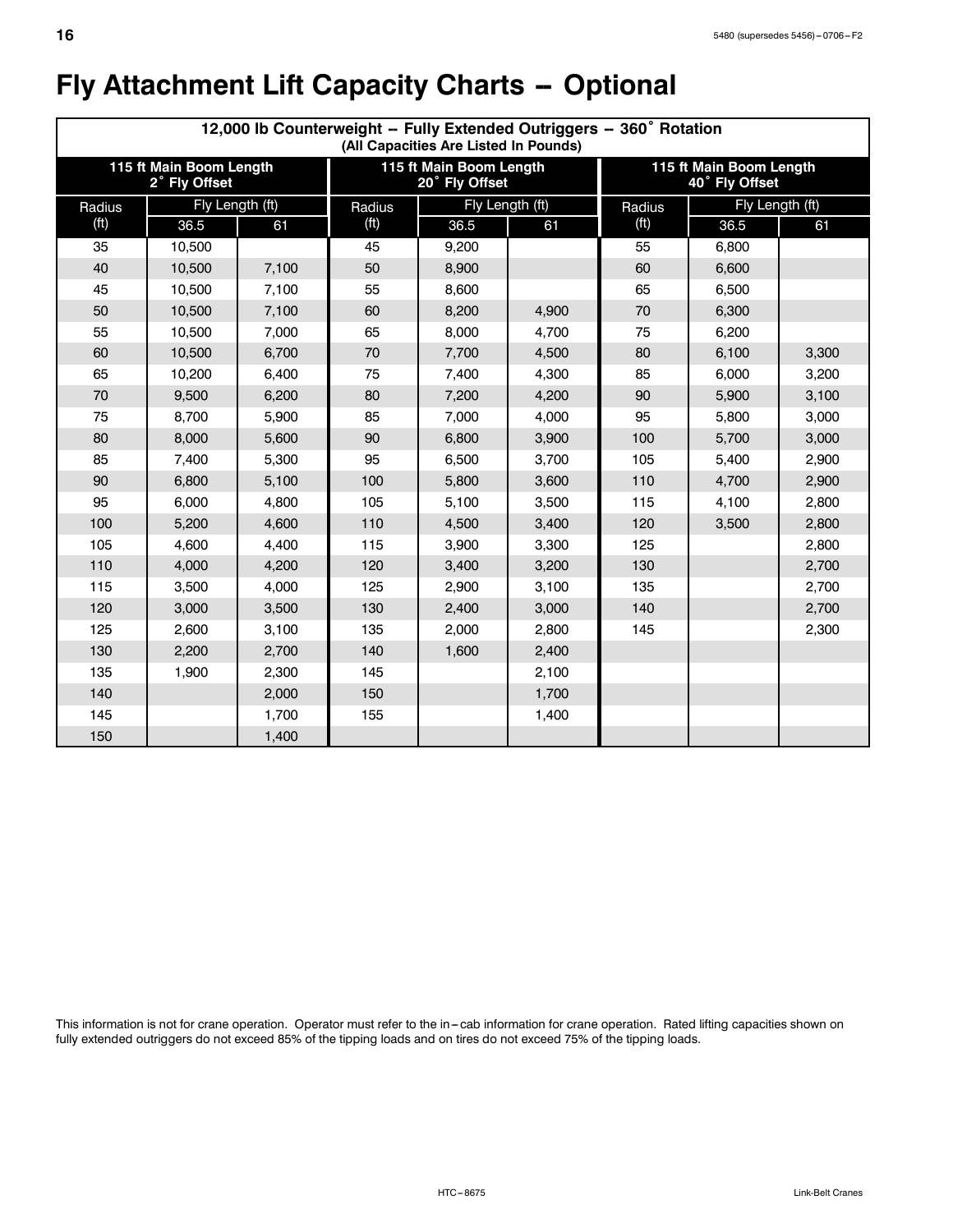|                   | 16,000 lb Counterweight -- Fully Extended Outriggers -- 360° Rotation<br>(All Capacities Are Listed In Pounds) |       |                           |                                           |       |                                           |                 |       |  |  |
|-------------------|----------------------------------------------------------------------------------------------------------------|-------|---------------------------|-------------------------------------------|-------|-------------------------------------------|-----------------|-------|--|--|
|                   | 115 ft Main Boom Length<br>2° Fly Offset                                                                       |       |                           | 115 ft Main Boom Length<br>20° Fly Offset |       | 115 ft Main Boom Length<br>40° Fly Offset |                 |       |  |  |
| Radius            | Fly Length (ft)                                                                                                |       | Fly Length (ft)<br>Radius |                                           |       | Radius                                    | Fly Length (ft) |       |  |  |
| (f <sup>t</sup> ) | 36.5                                                                                                           | 61    | (f <sup>t</sup> )         | 36.5                                      | 61    | (f <sup>t</sup> )                         | 36.5            | 61    |  |  |
| 35                | 10,500                                                                                                         |       | 45                        | 9,200                                     |       | 55                                        | 6,800           |       |  |  |
| 40                | 10,500                                                                                                         | 7,100 | 50                        | 8,900                                     |       | 60                                        | 6,600           |       |  |  |
| 45                | 10,500                                                                                                         | 7,100 | 55                        | 8,600                                     |       | 65                                        | 6,500           |       |  |  |
| 50                | 10,500                                                                                                         | 7,100 | 60                        | 8,200                                     | 4,900 | 70                                        | 6,300           |       |  |  |
| 55                | 10,500                                                                                                         | 7,000 | 65                        | 8,000                                     | 4,700 | 75                                        | 6,200           |       |  |  |
| 60                | 10,500                                                                                                         | 6,700 | 70                        | 7,700                                     | 4,500 | 80                                        | 6,100           | 3,300 |  |  |
| 65                | 10,200                                                                                                         | 6,400 | 75                        | 7,400                                     | 4,300 | 85                                        | 6,000           | 3,200 |  |  |
| 70                | 9,500                                                                                                          | 6,200 | 80                        | 7,200                                     | 4,200 | 90                                        | 5,900           | 3,100 |  |  |
| 75                | 8,700                                                                                                          | 5,900 | 85                        | 7,000                                     | 4,000 | 95                                        | 5,800           | 3,000 |  |  |
| 80                | 8,000                                                                                                          | 5,600 | 90                        | 6,800                                     | 3,900 | 100                                       | 5,700           | 3,000 |  |  |
| 85                | 7,400                                                                                                          | 5,300 | 95                        | 6,500                                     | 3,700 | 105                                       | 5,700           | 2,900 |  |  |
| 90                | 6,900                                                                                                          | 5,100 | 100                       | 6,100                                     | 3,600 | 110                                       | 5,400           | 2,900 |  |  |
| 95                | 6,400                                                                                                          | 4,800 | 105                       | 5,600                                     | 3,500 | 115                                       | 4,900           | 2,800 |  |  |
| 100               | 5,900                                                                                                          | 4,600 | 110                       | 5,200                                     | 3,400 | 120                                       | 4,300           | 2,800 |  |  |
| 105               | 5,500                                                                                                          | 4,400 | 115                       | 4,700                                     | 3,300 | 125                                       |                 | 2,800 |  |  |
| 110               | 4,900                                                                                                          | 4,200 | 120                       | 4,100                                     | 3,200 | 130                                       |                 | 2,700 |  |  |
| 115               | 4,300                                                                                                          | 4,000 | 125                       | 3,600                                     | 3,100 | 135                                       |                 | 2,700 |  |  |
| 120               | 3,800                                                                                                          | 3,800 | 130                       | 3,100                                     | 3,000 | 140                                       |                 | 2,700 |  |  |
| 125               | 3,300                                                                                                          | 3,400 | 135                       | 2,700                                     | 2,900 | 145                                       |                 | 2,700 |  |  |
| 130               | 2,900                                                                                                          | 3,100 | 140                       | 2,300                                     | 2,800 |                                           |                 |       |  |  |
| 135               | 2,500                                                                                                          | 2,900 | 145                       |                                           | 2,500 |                                           |                 |       |  |  |
| 140               | 2,200                                                                                                          | 2,600 | 150                       |                                           | 2,300 |                                           |                 |       |  |  |
| 145               |                                                                                                                | 2,300 | 155                       |                                           | 2,000 |                                           |                 |       |  |  |
| 150               |                                                                                                                | 2,000 | 160                       |                                           | 1,600 |                                           |                 |       |  |  |
| 155               |                                                                                                                | 1,700 |                           |                                           |       |                                           |                 |       |  |  |
| 160               |                                                                                                                | 1,400 |                           |                                           |       |                                           |                 |       |  |  |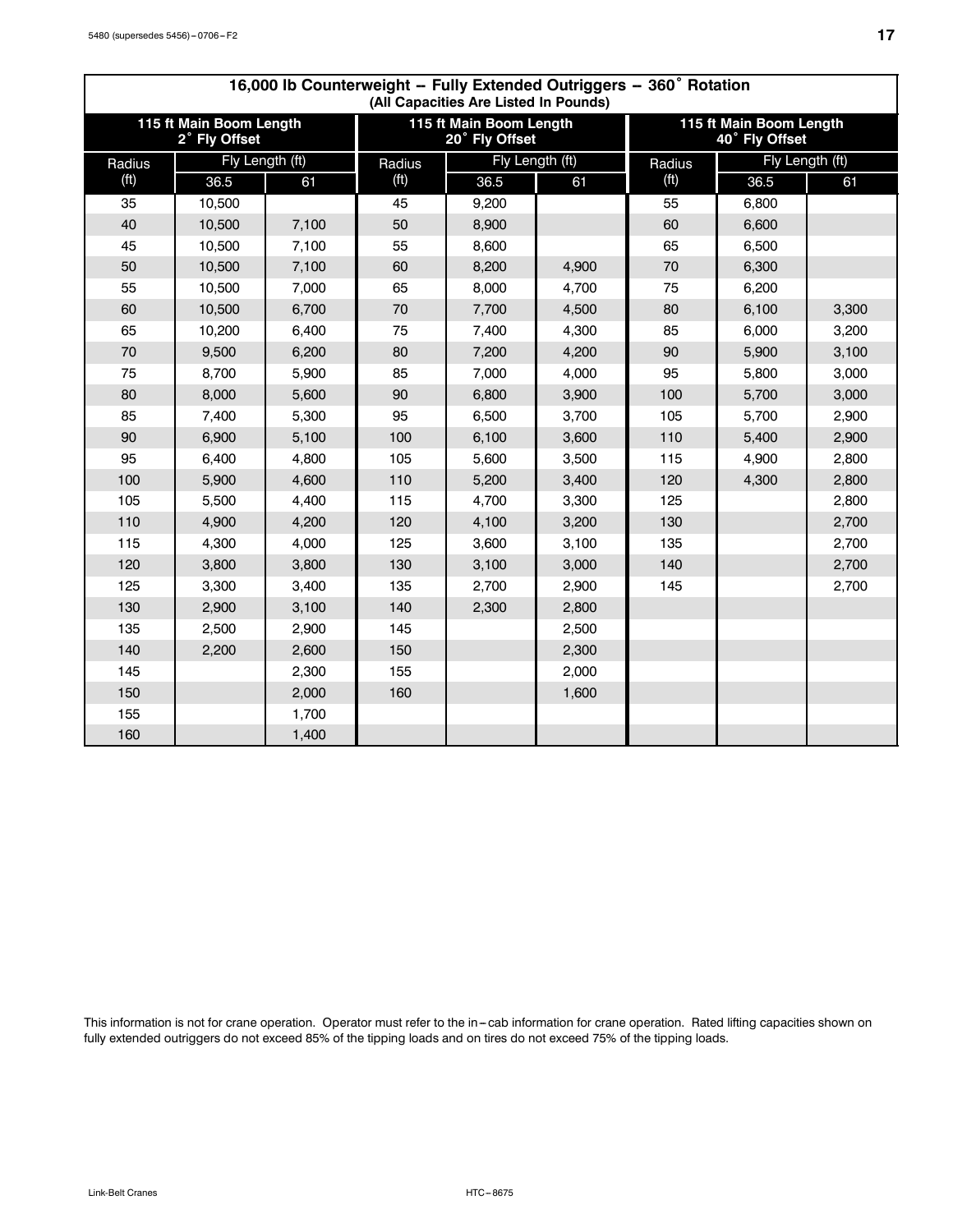|  | <b>Main Boom Lift Capacity Charts - Optional (Metric)</b> |  |  |  |
|--|-----------------------------------------------------------|--|--|--|
|--|-----------------------------------------------------------|--|--|--|

|        | 5 445kg Counterweight -- Fully Extended Outriggers -- 360° Rotation<br>(All Capacities Are Listed In Kilograms) |        |         |            |                 |         |         |         |         |        |
|--------|-----------------------------------------------------------------------------------------------------------------|--------|---------|------------|-----------------|---------|---------|---------|---------|--------|
| Radius |                                                                                                                 |        |         |            | Boom Length (m) |         |         |         |         | Radius |
| (m)    | 11.58                                                                                                           | 13.7   | 16.8    | 19.39/19.8 | 22.9            | 25.9    | 29.0    | 32.0    | 35.05   | (m)    |
| 2.44   | 68 000*                                                                                                         |        |         |            |                 |         |         |         |         | 2.44   |
| 3.0    | 60 000                                                                                                          | 39 600 | 38 800  |            |                 |         |         |         |         | 3.0    |
| 3.5    | 54 000                                                                                                          | 39 600 | 38 800  |            |                 |         |         |         |         | 3.5    |
| 4.0    | 49 200                                                                                                          | 39 600 | 38 800  | 25 500**   |                 |         |         |         |         | 4.0    |
| 4.5    | 45 100                                                                                                          | 39 600 | 38 800  | 25 500**   |                 |         |         |         |         | 4.5    |
| 5.0    | 41 400                                                                                                          | 37 800 | 37 150  | 25 100**   | 19 050          | 19 050  |         |         |         | 5.0    |
| 6.0    | 34 050                                                                                                          | 33 600 | 33 350  | 24 100**   | 19 050          | 19 050  |         |         |         | 6.0    |
| 7.0    | 27 350                                                                                                          | 27 150 | 26 850  | 21 850**   | 19 050          | 18 950  | 16 200  |         |         | 7.0    |
| 8.0    | 21 650                                                                                                          | 21 400 | 21 100  | 19 300**   | 18 650          | 18 400  | 14 850  | 13 350  | 11 100  | 8.0    |
| 9.0    | 17 400                                                                                                          | 17 300 | 17500   | 17 600     | 17650           | 16 950  | 13 650  | 12 3 50 | 11 100  | 9.0    |
| 10.0   |                                                                                                                 | 14 850 | 15 100  | 15 250     | 15 300          | 15 000  | 12700   | 11 500  | 10 500  | 10.0   |
| 12.0   |                                                                                                                 |        | 11 000  | 11 150     | 11 250          | 11 300  | 10 950  | 9950    | 9 1 5 0 | 12.0   |
| 14.0   |                                                                                                                 |        | 8 3 0 0 | 8 600      | 8700            | 8750    | 8800    | 8 6 5 0 | 8050    | 14.0   |
| 16.0   |                                                                                                                 |        |         | 6800       | 6900            | 6950    | 7 0 0 0 | 7 0 5 0 | 6900    | 16.0   |
| 18.0   |                                                                                                                 |        |         |            | 5 600           | 5 6 5 0 | 5700    | 5750    | 5750    | 18.0   |
| 20.0   |                                                                                                                 |        |         |            | 4 500           | 4 600   | 4 6 5 0 | 4 6 5 0 | 4 700   | 20.0   |
| 22.0   |                                                                                                                 |        |         |            |                 | 3750    | 3800    | 3850    | 3850    | 22.0   |
| 24.0   |                                                                                                                 |        |         |            |                 |         | 3 150   | 3 200   | 3 2 0 0 | 24.0   |
| 26.0   |                                                                                                                 |        |         |            |                 |         | 2 600   | 2 600   | 2650    | 26.0   |
| 28.0   |                                                                                                                 |        |         |            |                 |         |         | 2 150   | 2 1 5 0 | 28.0   |
| 30.0   |                                                                                                                 |        |         |            |                 |         |         |         | 1800    | 30.0   |
| 32.0   |                                                                                                                 |        |         |            |                 |         |         |         | 1 4 5 0 | 32.0   |
|        | * Special Condition Or Wire Rope Required                                                                       |        |         |            |                 |         |         |         |         |        |

 $*$  19.39 A - max Mode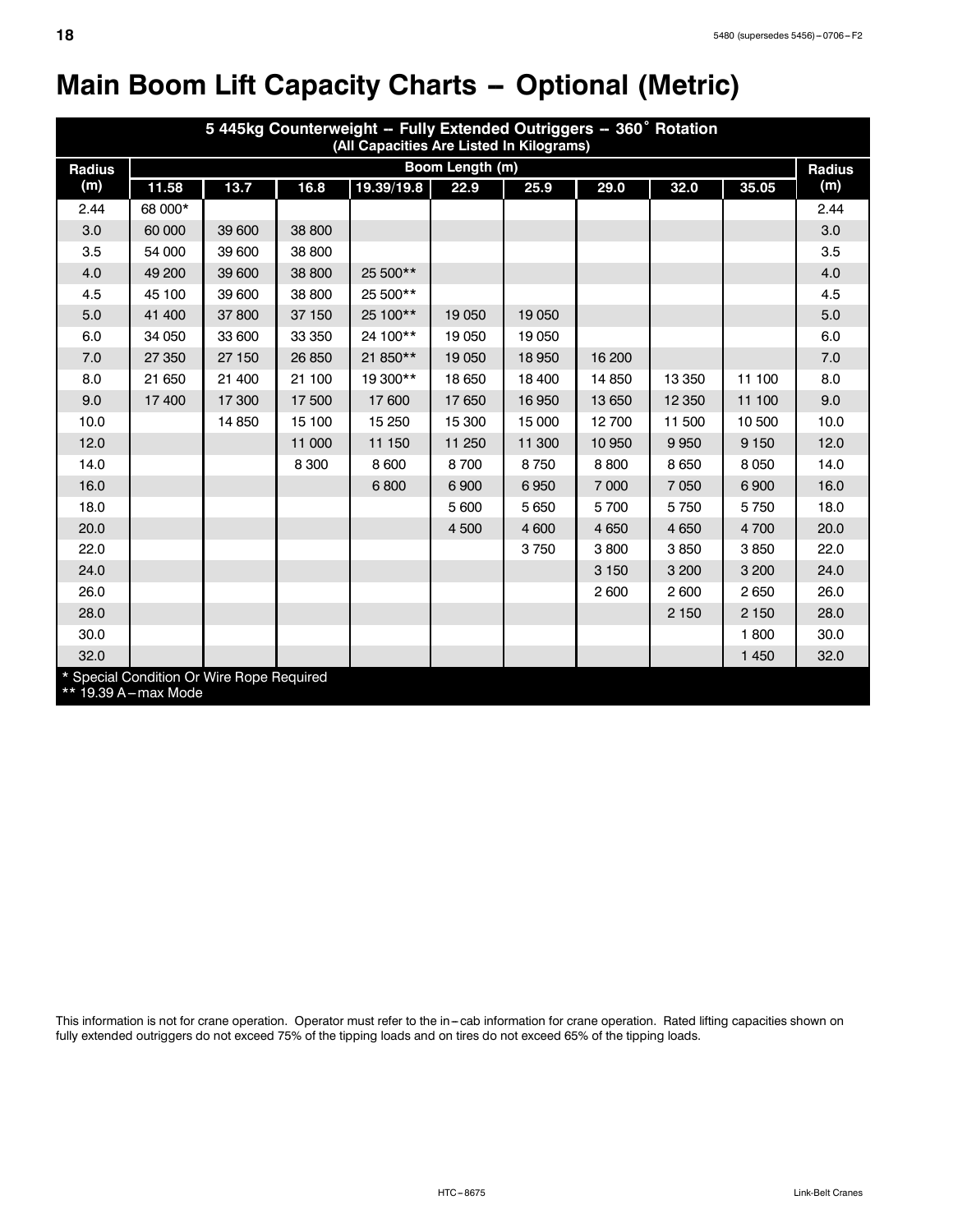| 5 445kg Counterweight - On Tires - Stationary -- Boom Centered Over Rear<br>(All Capacities Are Listed In Kilograms) |        |         |                 |         |         |         |        |  |
|----------------------------------------------------------------------------------------------------------------------|--------|---------|-----------------|---------|---------|---------|--------|--|
| Radius                                                                                                               |        |         | Boom Length (m) |         |         |         | Radius |  |
| (m)                                                                                                                  | 11.58  | 13.7    | 16.8            | 19.8    | 22.9    | 25.9    | (m)    |  |
| 3.0                                                                                                                  | 14 850 |         |                 |         |         |         | 3.0    |  |
| 3.5                                                                                                                  | 13850  |         |                 |         |         |         | 3.5    |  |
| 4.0                                                                                                                  | 12850  |         |                 |         |         |         | 4.0    |  |
| 4.5                                                                                                                  | 11850  |         |                 |         |         |         | 4.5    |  |
| 5.0                                                                                                                  | 11 100 | 11 100  |                 |         |         |         | 5.0    |  |
| 6.0                                                                                                                  | 9550   | 9550    |                 |         |         |         | 6.0    |  |
| 7.0                                                                                                                  | 7950   | 8 1 0 0 | 8 2 5 0         |         |         |         | 7.0    |  |
| 8.0                                                                                                                  | 6 500  | 6700    | 6950            | 7 100   |         |         | 8.0    |  |
| 9.0                                                                                                                  | 5 200  | 5450    | 5700            | 5850    |         |         | 9.0    |  |
| 10.0                                                                                                                 |        | 4550    | 4750            | 4 9 0 0 | 5 0 0 0 |         | 10.0   |  |
| 12.0                                                                                                                 |        |         | 3 3 0 0         | 3450    | 3550    | 3650    | 12.0   |  |
| 14.0                                                                                                                 |        |         | 2 3 5 0         | 2 500   | 2 600   | 2 6 5 0 | 14.0   |  |
| 16.0                                                                                                                 |        |         |                 | 1750    | 1850    | 1950    | 16.0   |  |
| 18.0                                                                                                                 |        |         |                 |         | 1 300   | 1 350   | 18.0   |  |
| 20.0                                                                                                                 |        |         |                 |         |         | 950     | 20.0   |  |

|               | 5 445kg Counterweight -- On Tires -- Pick & Carry (1.6km/h) -- Boom Centered Over Rear<br>(All Capacities Are Listed In Kilograms) |         |                 |         |         |         |               |  |
|---------------|------------------------------------------------------------------------------------------------------------------------------------|---------|-----------------|---------|---------|---------|---------------|--|
| <b>Radius</b> |                                                                                                                                    |         | Boom Length (m) |         |         |         | <b>Radius</b> |  |
| (m)           | 11.58                                                                                                                              | 13.7    | 16.8            | 19.8    | 22.9    | 25.9    | (m)           |  |
| 3.0           | 9400                                                                                                                               |         |                 |         |         |         | 3.0           |  |
| 3.5           | 8850                                                                                                                               |         |                 |         |         |         | 3.5           |  |
| 4.0           | 8 1 5 0                                                                                                                            |         |                 |         |         |         | 4.0           |  |
| 4.5           | 7450                                                                                                                               |         |                 |         |         |         | 4.5           |  |
| 5.0           | 6900                                                                                                                               | 6900    |                 |         |         |         | 5.0           |  |
| 6.0           | 5750                                                                                                                               | 5750    |                 |         |         |         | 6.0           |  |
| 7.0           | 4850                                                                                                                               | 4850    | 4850            |         |         |         | 7.0           |  |
| 8.0           | 4 0 5 0                                                                                                                            | 4 0 5 0 | 4 0 5 0         | 4 0 5 0 |         |         | 8.0           |  |
| 9.0           | 3 3 5 0                                                                                                                            | 3 3 5 0 | 3 3 5 0         | 3 3 5 0 |         |         | 9.0           |  |
| 10.0          |                                                                                                                                    | 2 9 0 0 | 2 9 0 0         | 2 9 0 0 | 2 9 0 0 |         | 10.0          |  |
| 12.0          |                                                                                                                                    |         | 2 2 5 0         | 2 2 5 0 | 2 2 5 0 | 2 2 5 0 | 12.0          |  |
| 14.0          |                                                                                                                                    |         | 1 500           | 1 500   | 1 550   | 1 550   | 14.0          |  |
| 16.0          |                                                                                                                                    |         |                 | 1 100   | 1 100   | 1 100   | 16.0          |  |
| 18.0          |                                                                                                                                    |         |                 |         | 650     | 650     | 18.0          |  |
| 20.0          |                                                                                                                                    |         |                 |         |         | 250     | 20.0          |  |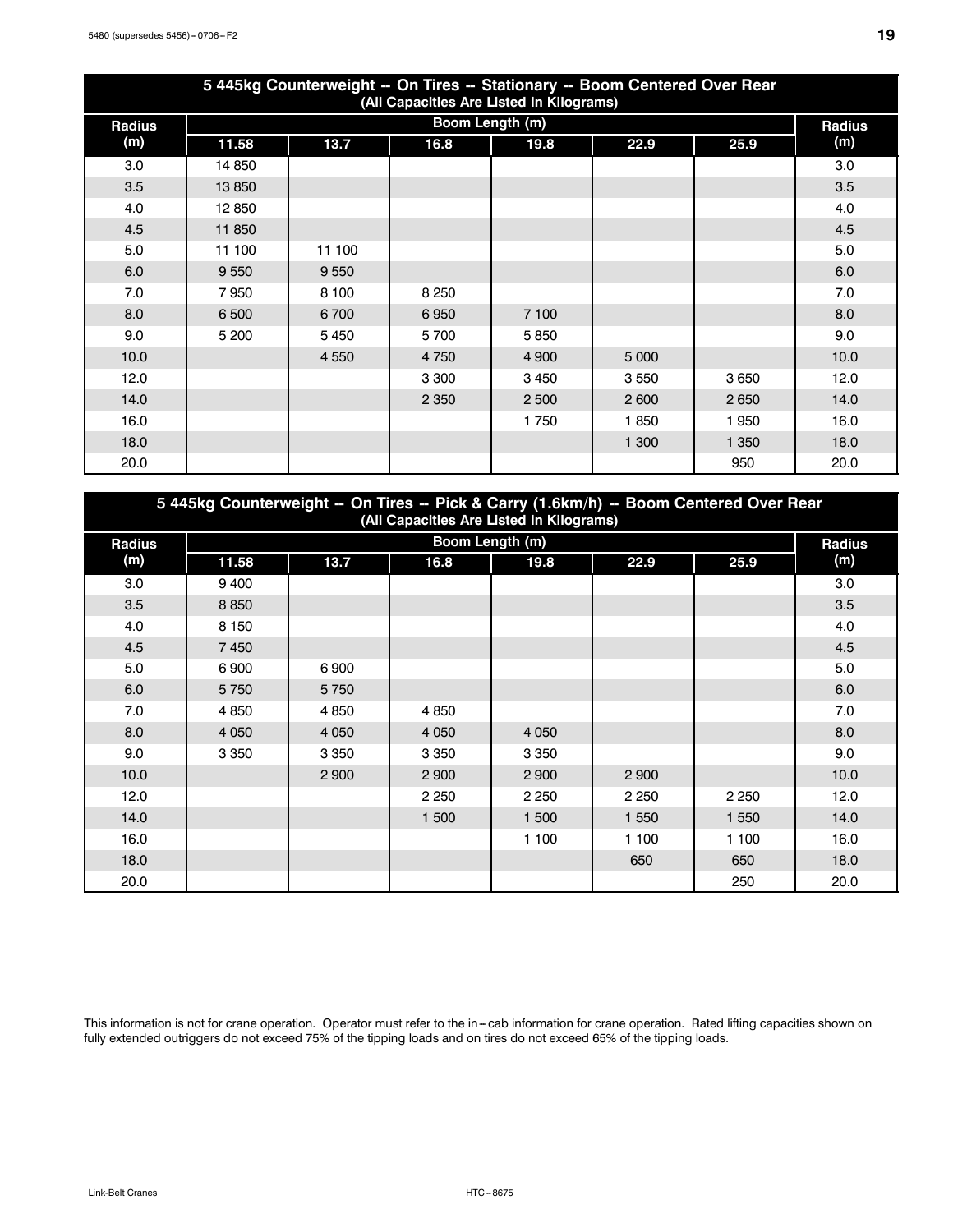| <b>Main Boom Lift Capacity Charts - Optional (Metric)</b> |  |  |  |
|-----------------------------------------------------------|--|--|--|
|-----------------------------------------------------------|--|--|--|

| 7 260kg Counterweight -- Fully Extended Outriggers -- 360° Rotation<br>(All Capacities Are Listed In Kilograms) |                                          |        |        |            |         |         |         |         |         |      |  |  |
|-----------------------------------------------------------------------------------------------------------------|------------------------------------------|--------|--------|------------|---------|---------|---------|---------|---------|------|--|--|
| Radius                                                                                                          | Boom Length (m)                          |        |        |            |         |         |         |         |         |      |  |  |
| (m)                                                                                                             | 11.58                                    | 13.7   | 16.8   | 19.39/19.8 | 22.9    | 25.9    | 29.0    | 32.0    | 35.05   | (m)  |  |  |
| 2.44                                                                                                            | 68 000*                                  |        |        |            |         |         |         |         |         | 2.44 |  |  |
| 3.0                                                                                                             | 60 000                                   | 39 600 | 38 800 |            |         |         |         |         |         | 3.0  |  |  |
| 3.5                                                                                                             | 54 800                                   | 39 600 | 38 800 |            |         |         |         |         |         | 3.5  |  |  |
| 4.0                                                                                                             | 50 150                                   | 39 600 | 38 800 | 25 500**   |         |         |         |         |         | 4.0  |  |  |
| 4.5                                                                                                             | 46 050                                   | 39 600 | 38 800 | 25 500**   |         |         |         |         |         | 4.5  |  |  |
| 5.0                                                                                                             | 42 350                                   | 38 100 | 37 450 | 25 100**   | 19 050  | 19 050  |         |         |         | 5.0  |  |  |
| 6.0                                                                                                             | 35 100                                   | 34 550 | 34 300 | 24 100**   | 19 050  | 19 050  |         |         |         | 6.0  |  |  |
| 7.0                                                                                                             | 28 850                                   | 28 650 | 28 350 | 21 850**   | 19 050  | 18 950  | 16 200  |         |         | 7.0  |  |  |
| 8.0                                                                                                             | 23 350                                   | 23 100 | 22 800 | 19 650**   | 19 000  | 18 400  | 14 850  | 13 350  | 11 100  | 8.0  |  |  |
| 9.0                                                                                                             | 18 850                                   | 18 650 | 18750  | 18 850     | 18 950  | 16 950  | 13 650  | 12 3 50 | 11 100  | 9.0  |  |  |
| 10.0                                                                                                            |                                          | 16 100 | 16 350 | 16 500     | 16 550  | 15 600  | 12 700  | 11 500  | 10 500  | 10.0 |  |  |
| 12.0                                                                                                            |                                          |        | 12 000 | 12 100     | 12 200  | 12 250  | 10 950  | 9950    | 9 1 5 0 | 12.0 |  |  |
| 14.0                                                                                                            |                                          |        | 9 100  | 9400       | 9500    | 9550    | 9550    | 8700    | 8 0 5 0 | 14.0 |  |  |
| 16.0                                                                                                            |                                          |        |        | 7450       | 7600    | 7600    | 7650    | 7 600   | 7 0 5 0 | 16.0 |  |  |
| 18.0                                                                                                            |                                          |        |        |            | 6 150   | 6 200   | 6 250   | 6 300   | 6 200   | 18.0 |  |  |
| 20.0                                                                                                            |                                          |        |        |            | 5 0 5 0 | 5 1 5 0 | 5 200   | 5 2 5 0 | 5 2 5 0 | 20.0 |  |  |
| 22.0                                                                                                            |                                          |        |        |            |         | 4 3 0 0 | 4 3 5 0 | 4 4 0 0 | 4 4 0 0 | 22.0 |  |  |
| 24.0                                                                                                            |                                          |        |        |            |         |         | 3650    | 3650    | 3700    | 24.0 |  |  |
| 26.0                                                                                                            |                                          |        |        |            |         |         | 3 0 5 0 | 3 0 5 0 | 3 100   | 26.0 |  |  |
| 28.0                                                                                                            |                                          |        |        |            |         |         |         | 2550    | 2600    | 28.0 |  |  |
| 30.0                                                                                                            |                                          |        |        |            |         |         |         |         | 2 1 5 0 | 30.0 |  |  |
| 32.0                                                                                                            |                                          |        |        |            |         |         |         |         | 1800    | 32.0 |  |  |
|                                                                                                                 | Special Conditions Or Wire Rope Required |        |        |            |         |         |         |         |         |      |  |  |

 $*$  19.39 A $-$ max Mode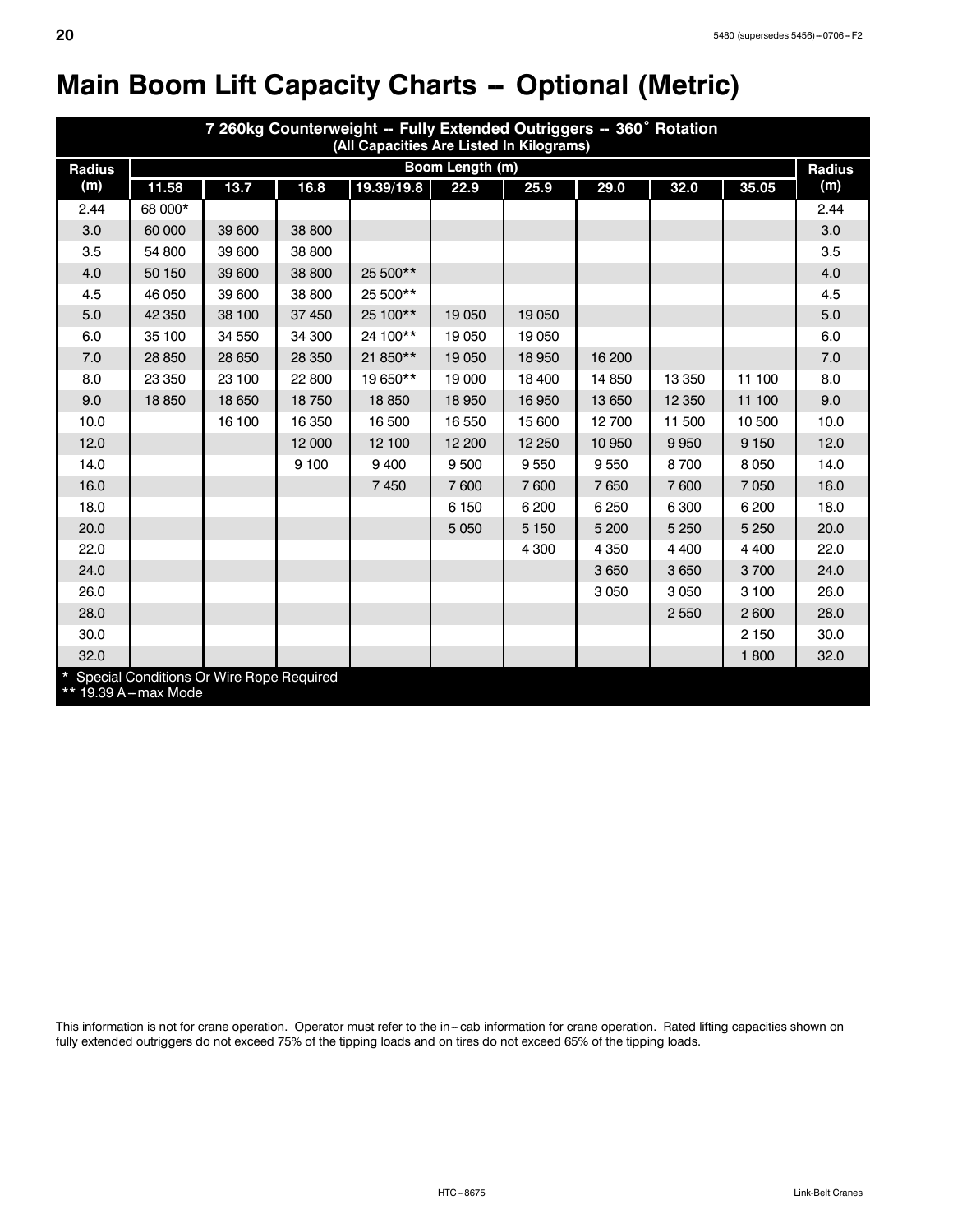| 7 260kg Counterweight - On Tires - Stationary -- Boom Centered Over Rear<br>(All Capacities Are Listed In Kilograms) |                 |         |         |         |         |         |      |  |  |
|----------------------------------------------------------------------------------------------------------------------|-----------------|---------|---------|---------|---------|---------|------|--|--|
| Radius                                                                                                               | Boom Length (m) |         |         |         |         |         |      |  |  |
| (m)                                                                                                                  | 11.58           | 13.7    | 16.8    | 19.8    | 22.9    | 25.9    | (m)  |  |  |
| 3.0                                                                                                                  | 14 850          |         |         |         |         |         | 3.0  |  |  |
| 3.5                                                                                                                  | 13850           |         |         |         |         |         | 3.5  |  |  |
| 4.0                                                                                                                  | 12850           |         |         |         |         |         | 4.0  |  |  |
| 4.5                                                                                                                  | 11 850          |         |         |         |         |         | 4.5  |  |  |
| 5.0                                                                                                                  | 11 100          | 11 100  |         |         |         |         | 5.0  |  |  |
| 6.0                                                                                                                  | 9550            | 9550    |         |         |         |         | 6.0  |  |  |
| 7.0                                                                                                                  | 8 3 5 0         | 8 3 5 0 | 8 3 5 0 |         |         |         | 7.0  |  |  |
| 8.0                                                                                                                  | 7 1 5 0         | 7 200   | 7 2 5 0 | 7 300   |         |         | 8.0  |  |  |
| 9.0                                                                                                                  | 5900            | 6 100   | 6 300   | 6400    |         |         | 9.0  |  |  |
| 10.0                                                                                                                 |                 | 5 1 5 0 | 5 3 5 0 | 5 5 0 0 | 5 600   |         | 10.0 |  |  |
| 12.0                                                                                                                 |                 |         | 3850    | 3950    | 4 0 5 0 | 4 100   | 12.0 |  |  |
| 14.0                                                                                                                 |                 |         | 2 7 5 0 | 2 9 0 0 | 3 0 0 0 | 3 100   | 14.0 |  |  |
| 16.0                                                                                                                 |                 |         |         | 2 150   | 2 2 0 0 | 2 3 0 0 | 16.0 |  |  |
| 18.0                                                                                                                 |                 |         |         |         | 1 600   | 1 700   | 18.0 |  |  |
| 20.0                                                                                                                 |                 |         |         |         | 1 100   | 1 200   | 20.0 |  |  |

| 7 260kg Counterweight - On Tires -- Pick & Carry (1.6km/h) -- Boom Centered Over Rear<br>(All Capacities Are Listed In Kilograms) |                 |         |         |         |         |         |      |  |  |
|-----------------------------------------------------------------------------------------------------------------------------------|-----------------|---------|---------|---------|---------|---------|------|--|--|
| Radius                                                                                                                            | Boom Length (m) |         |         |         |         |         |      |  |  |
| (m)                                                                                                                               | 11.58           | 13.7    | 16.8    | 19.8    | 22.9    | 25.9    | (m)  |  |  |
| 3.0                                                                                                                               | 9400            |         |         |         |         |         | 3.0  |  |  |
| 3.5                                                                                                                               | 8850            |         |         |         |         |         | 3.5  |  |  |
| 4.0                                                                                                                               | 8 1 5 0         |         |         |         |         |         | 4.0  |  |  |
| 4.5                                                                                                                               | 7450            |         |         |         |         |         | 4.5  |  |  |
| 5.0                                                                                                                               | 6900            | 6900    |         |         |         |         | 5.0  |  |  |
| 6.0                                                                                                                               | 5750            | 5750    |         |         |         |         | 6.0  |  |  |
| 7.0                                                                                                                               | 4 8 5 0         | 4850    | 4850    |         |         |         | 7.0  |  |  |
| 8.0                                                                                                                               | 4 0 5 0         | 4 0 5 0 | 4 0 5 0 | 4 0 5 0 |         |         | 8.0  |  |  |
| 9.0                                                                                                                               | 3 3 5 0         | 3 3 5 0 | 3 3 5 0 | 3 3 5 0 |         |         | 9.0  |  |  |
| 10.0                                                                                                                              |                 | 2 9 0 0 | 2 9 0 0 | 2 9 0 0 | 2 9 0 0 |         | 10.0 |  |  |
| 12.0                                                                                                                              |                 |         | 2 2 5 0 | 2 2 5 0 | 2 2 5 0 | 2 2 5 0 | 12.0 |  |  |
| 14.0                                                                                                                              |                 |         | 1 500   | 1 5 5 0 | 1 550   | 1 550   | 14.0 |  |  |
| 16.0                                                                                                                              |                 |         |         | 1 100   | 1 100   | 1 100   | 16.0 |  |  |
| 18.0                                                                                                                              |                 |         |         |         | 650     | 650     | 18.0 |  |  |
| 20.0                                                                                                                              |                 |         |         |         | 250     | 250     | 20.0 |  |  |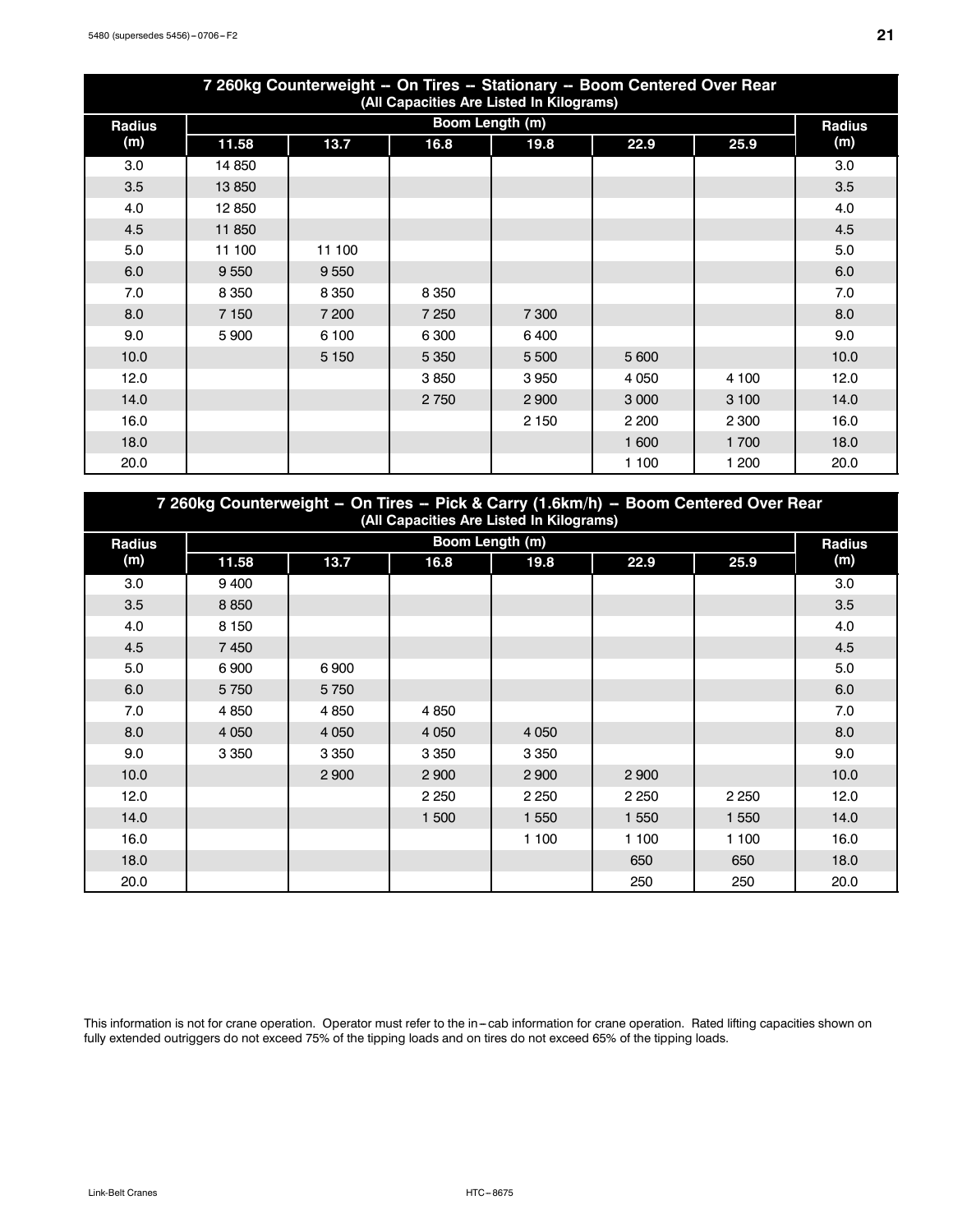# **Fly Attachment Lift Capacity Charts - Optional (Metric)**

| 5 445kg Counterweight - Fully Extended Outriggers - 360° Rotation<br>(All Capacities Are Listed In Kilograms) |         |                |        |                                           |         |                                           |                |         |  |  |
|---------------------------------------------------------------------------------------------------------------|---------|----------------|--------|-------------------------------------------|---------|-------------------------------------------|----------------|---------|--|--|
| 35.05m Main Boom Length<br>2° Fly Offset                                                                      |         |                |        | 35.05m Main Boom Length<br>20° Fly Offset |         | 35.05m Main Boom Length<br>40° Fly Offset |                |         |  |  |
| Radius                                                                                                        |         | Fly Length (m) | Radius | Fly Length (m)                            |         | Radius                                    | Fly Length (m) |         |  |  |
| (m)                                                                                                           | 11.13   | 18.59          | (m)    | 11.13                                     | 18.59   | (m)                                       | 11.13          | 18,59   |  |  |
| 12.0                                                                                                          | 4750    |                | 12.0   |                                           |         | 12.0                                      |                |         |  |  |
| 14.0                                                                                                          | 4750    | 3 200          | 14.0   | 4 100                                     |         | 14.0                                      |                |         |  |  |
| 16.0                                                                                                          | 4750    | 3 1 5 0        | 16.0   | 3950                                      |         | 16.0                                      |                |         |  |  |
| 18.0                                                                                                          | 4750    | 3 0 5 0        | 18.0   | 3750                                      |         | 18.0                                      | 3 0 0 0        |         |  |  |
| 20.0                                                                                                          | 4550    | 2850           | 20.0   | 3600                                      | 2 100   | 20.0                                      | 2 9 0 0        |         |  |  |
| 22.0                                                                                                          | 4 1 5 0 | 2750           | 22.0   | 3 4 0 0                                   | 2000    | 22.0                                      | 2800           |         |  |  |
| 24.0                                                                                                          | 3600    | 2550           | 24.0   | 3 2 5 0                                   | 1900    | 24.0                                      | 2750           |         |  |  |
| 26.0                                                                                                          | 3 0 5 0 | 2 3 5 0        | 26.0   | 3 1 5 0                                   | 1800    | 26.0                                      | 2 700          | 1 400   |  |  |
| 28.0                                                                                                          | 2 5 5 0 | 2 2 5 0        | 28.0   | 2850                                      | 1 700   | 28.0                                      | 2650           | 1 3 5 0 |  |  |
| 30.0                                                                                                          | 2 1 5 0 | 2 100          | 30.0   | 2 4 0 0                                   | 1 600   | 30.0                                      | 2 500          | 1 3 5 0 |  |  |
| 32.0                                                                                                          | 1800    | 1950           | 32.0   | 2000                                      | 1 550   | 32.0                                      | 2 150          | 1 300   |  |  |
| 34.0                                                                                                          | 1 500   | 1700           | 34.0   | 1 700                                     | 1 500   | 34.0                                      | 1800           | 1 300   |  |  |
| 36.0                                                                                                          | 1 250   | 1450           | 36.0   | 1 400                                     | 1450    | 36.0                                      | 1 450          | 1 250   |  |  |
| 38.0                                                                                                          | 1 0 5 0 | 1 200          | 38.0   | 1 100                                     | 1 400   | 38.0                                      |                | 1 2 5 0 |  |  |
| 40.0                                                                                                          | 800     | 1 000          | 40.0   | 900                                       | 1 200   | 40.0                                      |                | 1 200   |  |  |
| 42.0                                                                                                          | 650     | 800            | 42.0   | 700                                       | 1 0 0 0 | 42.0                                      |                | 1 100   |  |  |
| 44.0                                                                                                          |         | 650            | 44.0   |                                           | 800     | 44.0                                      |                | 900     |  |  |
| 46.0                                                                                                          |         | 500            | 46.0   |                                           | 650     | 46.0                                      |                |         |  |  |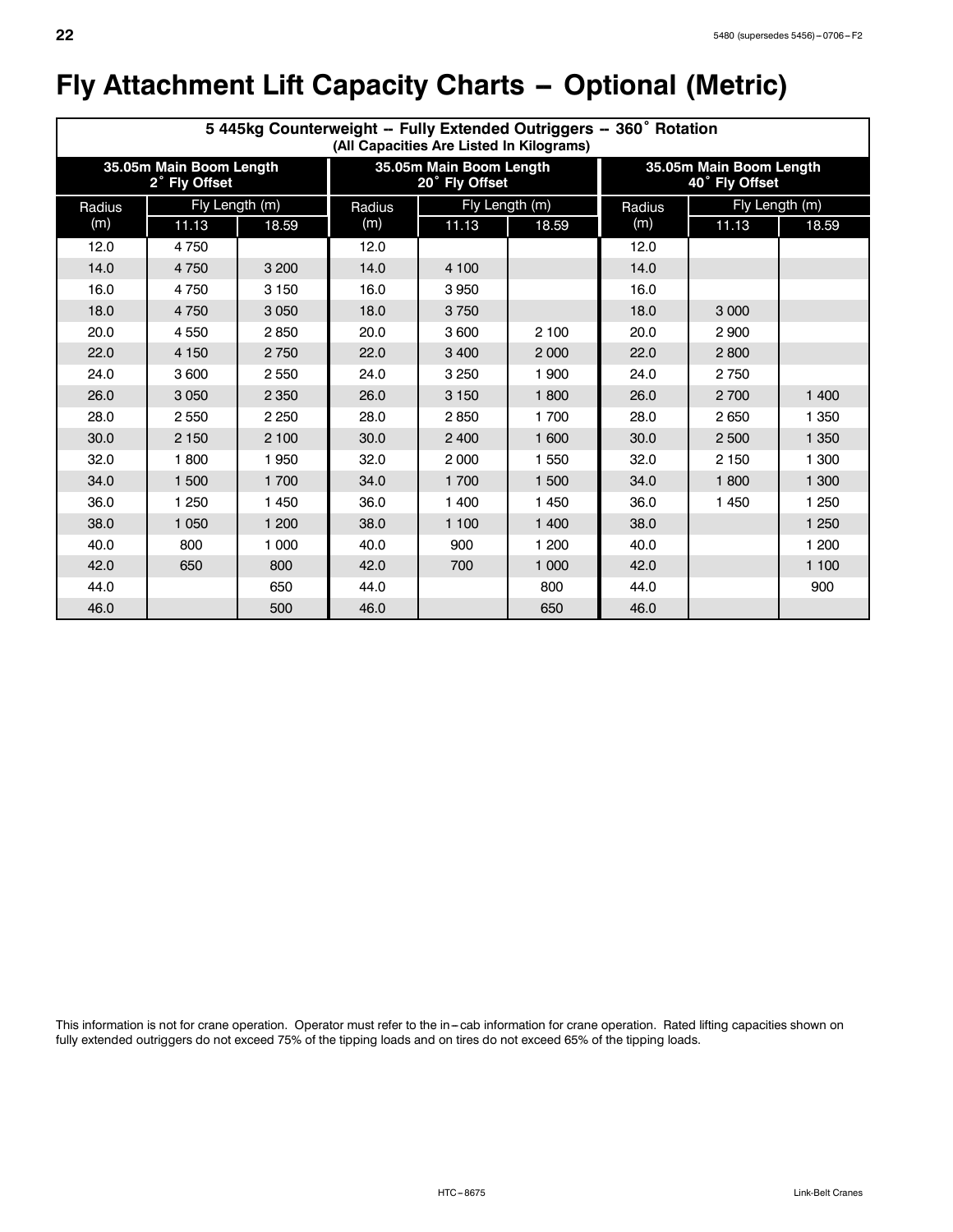| 7 260kg Counterweight -- Fully Extended Outriggers -- 360° Rotation<br>(All Capacities Are Listed In Kilograms) |                                          |         |                          |                                           |       |                                           |                |         |  |  |  |
|-----------------------------------------------------------------------------------------------------------------|------------------------------------------|---------|--------------------------|-------------------------------------------|-------|-------------------------------------------|----------------|---------|--|--|--|
|                                                                                                                 | 35.05m Main Boom Length<br>2° Fly Offset |         |                          | 35.05m Main Boom Length<br>20° Fly Offset |       | 35.05m Main Boom Length<br>40° Fly Offset |                |         |  |  |  |
| Radius                                                                                                          | Fly Length (m)                           |         | Fly Length (m)<br>Radius |                                           |       | Radius                                    | Fly Length (m) |         |  |  |  |
| (f <sup>t</sup> )                                                                                               | 11.13                                    | 18.59   | (m)                      | 11.13                                     | 18.59 | (m)                                       | 11.13          | 18.59   |  |  |  |
| 12.0                                                                                                            | 4750                                     |         | 12.0                     |                                           |       | 12.0                                      |                |         |  |  |  |
| 14.0                                                                                                            | 4750                                     | 3 200   | 14.0                     | 4 100                                     |       | 14.0                                      |                |         |  |  |  |
| 16.0                                                                                                            | 4750                                     | 3 1 5 0 | 16.0                     | 3950                                      |       | 16.0                                      |                |         |  |  |  |
| 18.0                                                                                                            | 4750                                     | 3 0 5 0 | 18.0                     | 3750                                      |       | 18.0                                      | 3 0 0 0        |         |  |  |  |
| 20.0                                                                                                            | 4 5 5 0                                  | 2850    | 20.0                     | 3 600                                     | 2 100 | 20.0                                      | 2 9 0 0        |         |  |  |  |
| 22.0                                                                                                            | 4 1 5 0                                  | 2750    | 22.0                     | 3 400                                     | 2000  | 22.0                                      | 2800           |         |  |  |  |
| 24.0                                                                                                            | 3700                                     | 2550    | 24.0                     | 3 2 5 0                                   | 1 900 | 24.0                                      | 2750           |         |  |  |  |
| 26.0                                                                                                            | 3 3 0 0                                  | 2 3 5 0 | 26.0                     | 3 1 5 0                                   | 1800  | 26.0                                      | 2700           | 1 400   |  |  |  |
| 28.0                                                                                                            | 2950                                     | 2 2 5 0 | 28.0                     | 3 0 0 0                                   | 1700  | 28.0                                      | 2 6 5 0        | 1 350   |  |  |  |
| 30.0                                                                                                            | 2 5 5 0                                  | 2 100   | 30.0                     | 2750                                      | 1 600 | 30.0                                      | 2 600          | 1 3 5 0 |  |  |  |
| 32.0                                                                                                            | 2 1 5 0                                  | 1950    | 32.0                     | 2 400                                     | 1550  | 32.0                                      | 2 500          | 1 300   |  |  |  |
| 34.0                                                                                                            | 1850                                     | 1850    | 34.0                     | 2 0 0 0                                   | 1 500 | 34.0                                      | 2 100          | 1 300   |  |  |  |
| 36.0                                                                                                            | 1 550                                    | 1750    | 36.0                     | 1700                                      | 1 450 | 36.0                                      | 1800           | 1 250   |  |  |  |
| 38.0                                                                                                            | 1 300                                    | 1 550   | 38.0                     | 1 450                                     | 1 400 | 38.0                                      |                | 1 250   |  |  |  |
| 40.0                                                                                                            | 1 100                                    | 1 300   | 40.0                     | 1 200                                     | 1 300 | 40.0                                      |                | 1 200   |  |  |  |
| 42.0                                                                                                            | 900                                      | 1 100   | 42.0                     | 950                                       | 1 250 | 42.0                                      |                | 1 200   |  |  |  |
| 44.0                                                                                                            |                                          | 900     | 44.0                     |                                           | 1 100 | 44.0                                      |                | 1 100   |  |  |  |
| 46.0                                                                                                            |                                          | 750     | 46.0                     |                                           | 850   | 46.0                                      |                | 900     |  |  |  |
| 48.0                                                                                                            |                                          | 600     | 48.0                     |                                           | 700   | 48.0                                      |                |         |  |  |  |
| 50.0                                                                                                            |                                          |         | 50.0                     |                                           | 500   | 50.0                                      |                |         |  |  |  |